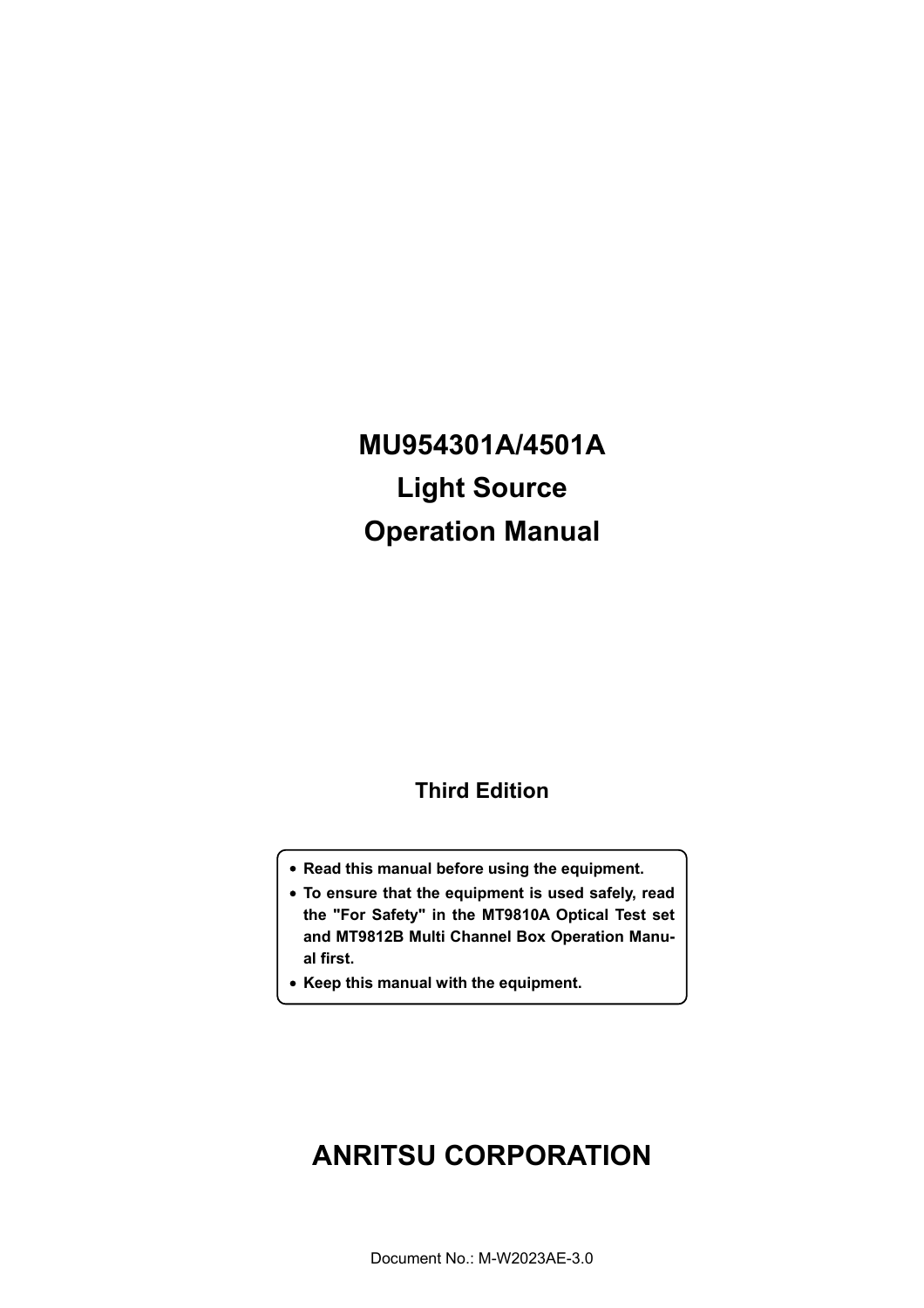# Safety Symbols

To prevent the risk of personal injury or loss related to equipment malfunction, Anritsu Corporation uses the following safety symbols to indicate safety-related information. Insure that you clearly understand the meanings of the symbols BEFORE using the equipment. Some or all of the following five symbols may not be used on all Anritsu equipment. In addition, there may be other labels attached to products which are not shown in the diagrams in this manual.

### Symbols used in manual



This indicates a very dangerous procedure that could result in serious injury or death if not performed properly.



This indicates a hazardous procedure that could result in serious injury or death if



CAUTION A This indicates a hazardous procedure or danger that could result in light-to-severe injury, or loss related to equipment malfunction, if proper precautions are not taken.

#### Safety Symbols Used on Equipment and in Manual

The following safety symbols are used inside or on the equipment near operation locations to provide information about safety items and operation precautions. Insure that you clearly understand the meanings of the symbols and take the necessary precautions BEFORE using the equipment.



This indicates a prohibited operation. The prohibited operation is indicated symbolically in or near the barred circle.

This indicates an obligatory safety precaution. The obligatory operation is indicated symbolically in or near the circle.

This indicates warning or caution. The contents are indicated symbolically in or near the triangle.

This indicates a note. The contents are described in the box.

These indicate that the marked part should be recycled.

MU954301A/4501A Light Source Operation Manual

- 3 March 2002 (First Edition)
- 1 January 2004 (Third Edition)

#### Copyright © 2002-2004, ANRITSU CORPORATION.

All rights reserved. No part of this manual may be reproduced without the prior written permission of the publisher.

The contents of this manual may be changed without prior notice. Printed in Japan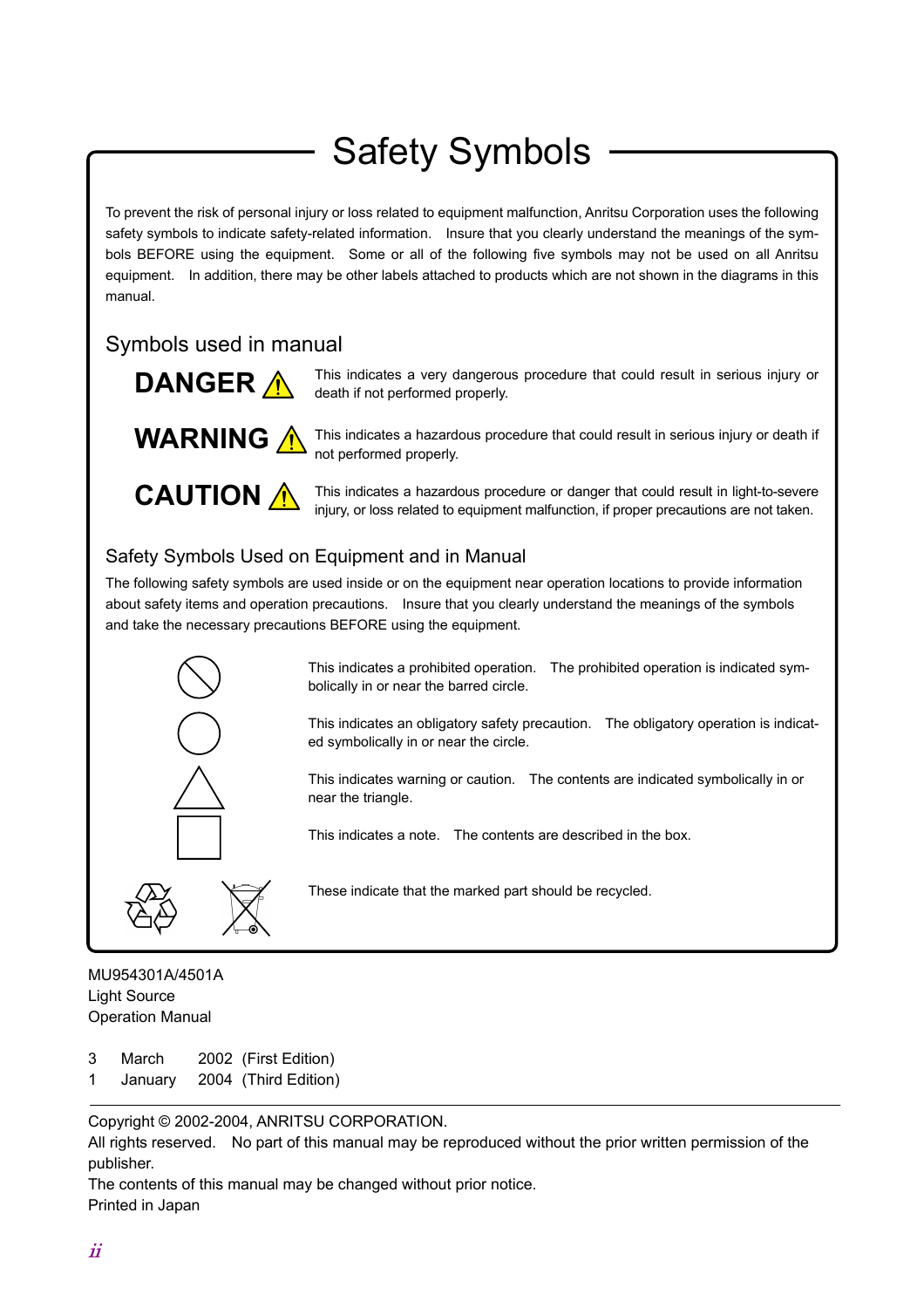# For Safety

# WARNING A



1. ALWAYS refer to the operation manual when working near locations at which the alert mark shown on the left is attached. If the operation, etc., is performed without heeding the advice in the operation manual, there is a risk of personal injury. In addition, the equipment performance may be reduced.

Moreover, this alert mark is sometimes used with other marks and descriptions indicating other dangers.

#### 2. Measurement Categories

This instrument is designed for Measurement category I (CAT I). Don't use this instrument at the locations of measurement categories from CAT II to CAT IV.

In order to secure the safety of the user making measurements, IEC 61010 clarifies the range of use of instruments by classifying the location of measurement into measurement categories from I to IV.

The category outline is as follows:

Measurement category I (CAT I):

Secondary circuits of a device connected to an outlet via a power transformer etc.

Measurement category II (CAT II):

Primary circuits of a device with a power cord (portable tools, home appliance etc.) connected to an outlet.

Measurement category III (CAT III):

Primary circuits of a device (fixed equipment) to which power is directly supplied from the power distribution panel, and circuits from the distribution panel to outlets.

Measurement category IV (CAT IV):

All building service-line entrance circuits through the integrating wattmeter and primary circuit breaker (power distribution panel).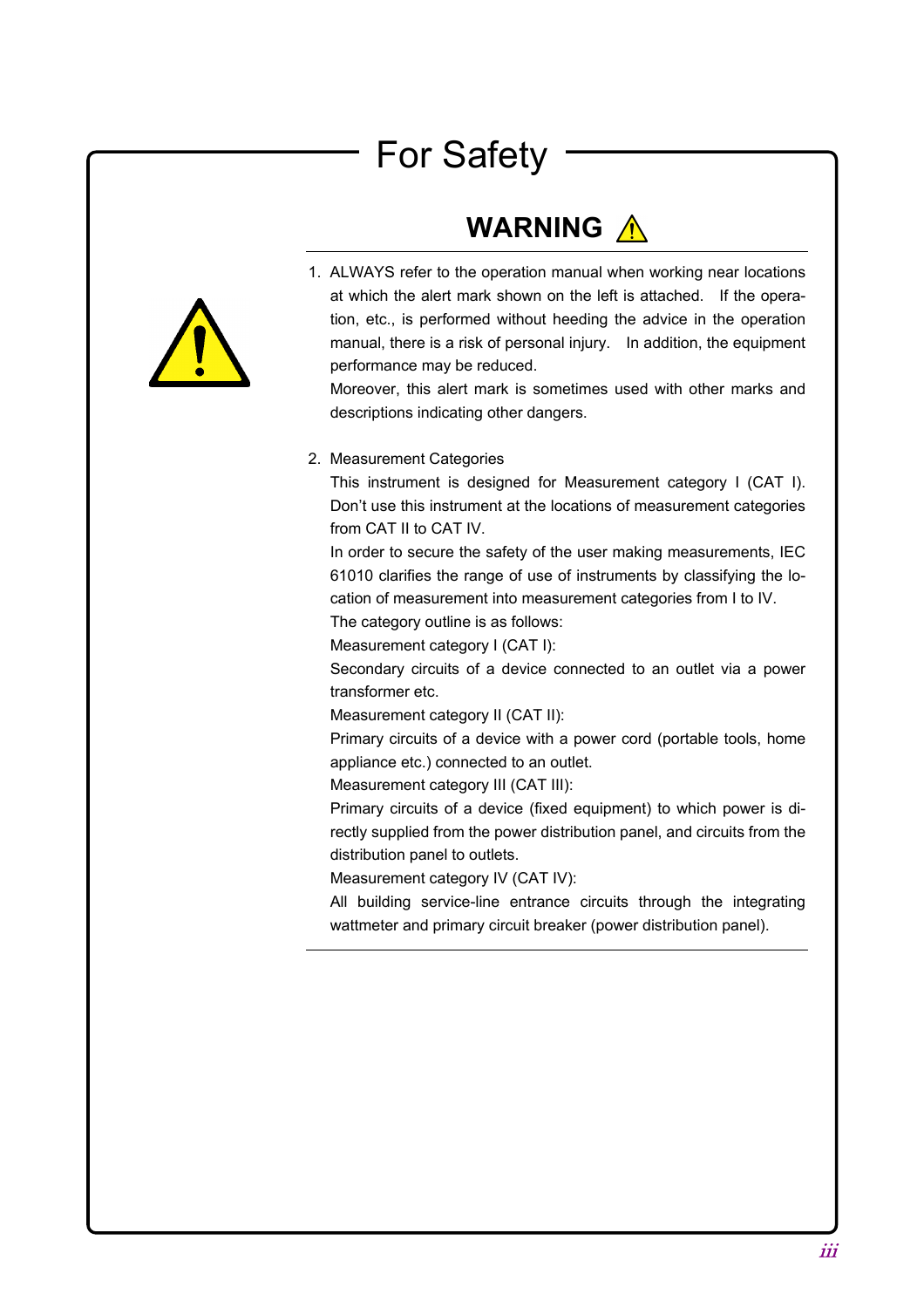### For Safety WARNING A 3. Laser radiation warning • NEVER look directly into the cable connector on the equipment nor into the end of a cable connected to the equipment. If laser radiation enters the eye, there is a risk of injury. • Laser Radiation Markings on a following page show the Laser Safety label attached to the equipment near the cable connector. 4. This equipment cannot be repaired by the user. DO NOT attempt to open the cabinet or to disassemble internal parts. Only Anritsu-**Repair** trained service personnel or staff from your sales representative with a knowledge of electrical fire and shock hazards should service this equipment. There are high-voltage parts in this equipment present-**WARNING**<sup>△</sup> ing a risk of severe injury or fatal electric shock to untrained personnel. In addition, there is a risk of damage to precision parts. 5. This equipment should be used in the correct position. If the cabinet is turned on its side, etc., it will be unstable and may be damaged if it **Falling Over**falls over as a result of receiving a slight mechanical shock. And also DO NOT use this equipment in the position where the power switch operation is difficult.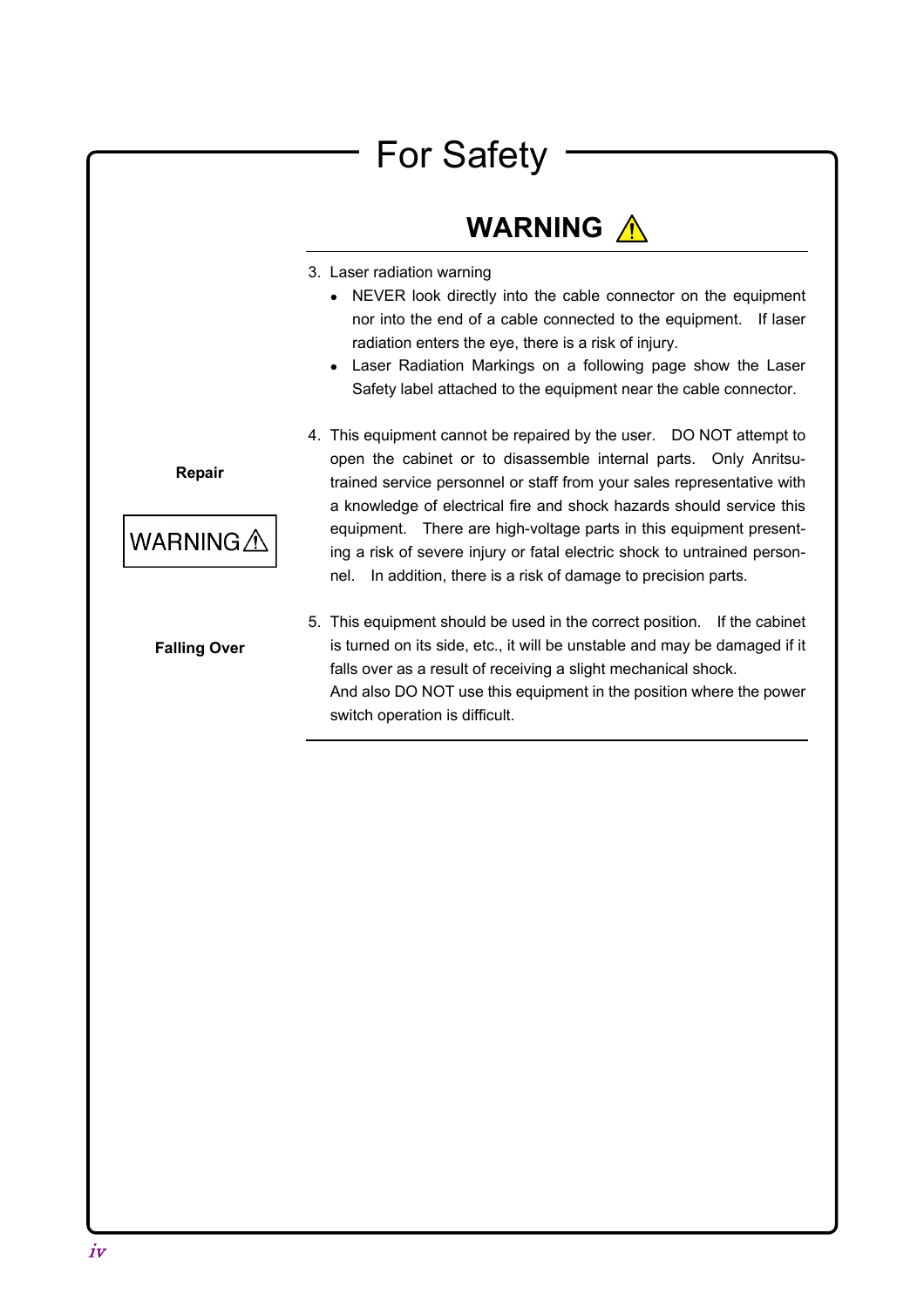# For Safety

# **CAUTION** A

Keep the power supply and cooling fan free of dust.

• Clean the power inlet regularly. If dust accumulates around the power pins, there is a risk of fire.

#### **Cleaning**

• Keep the cooling fan clean so that the ventilation holes are not obstructed. If the ventilation is obstructed, the cabinet may overheat and catch fire.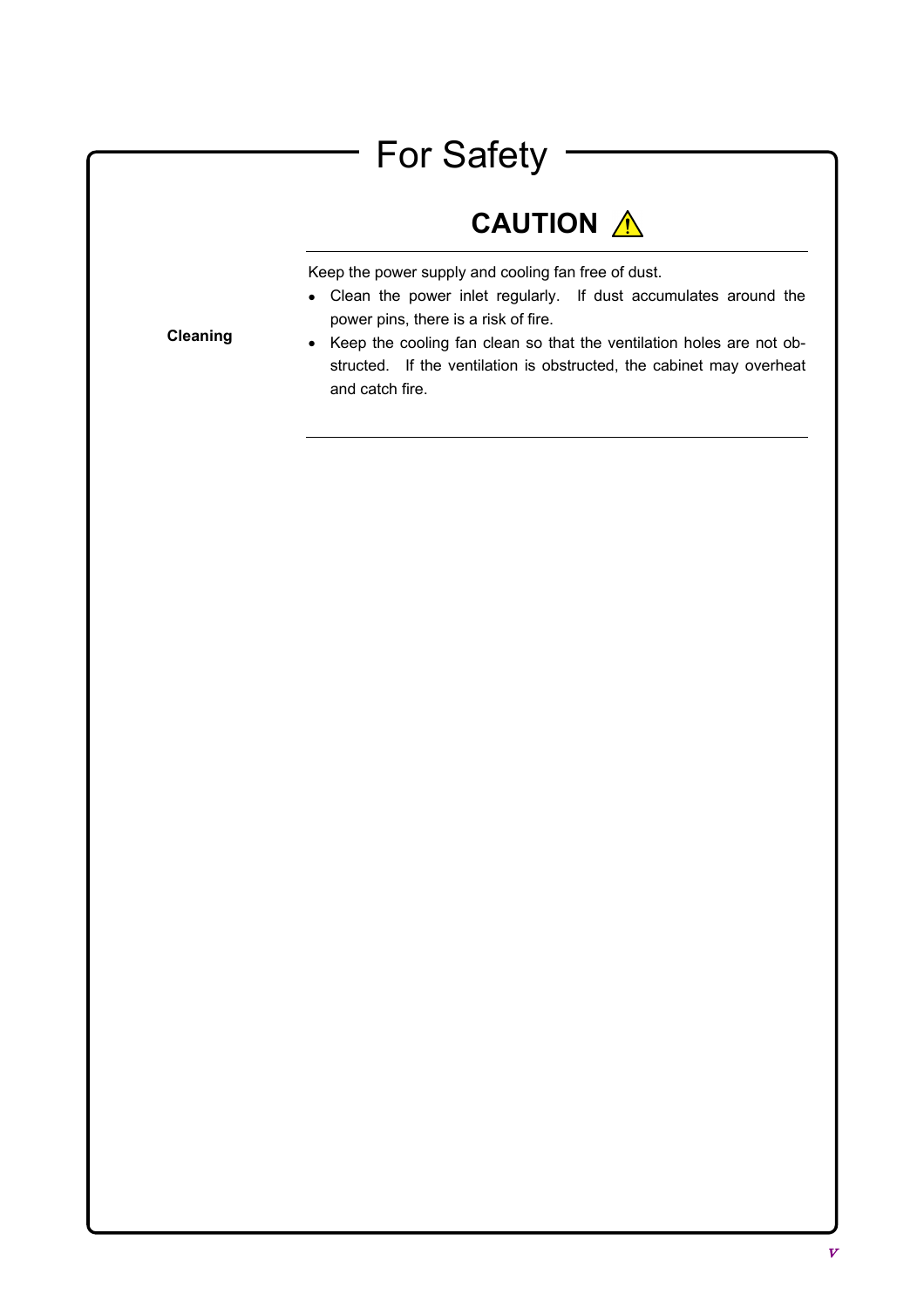# For Safety

**Laser Safety**

The laser in this equipment is classified as Class 1 according to the IEC 60825-1 specifications, or as Class I according to the 21CFR 1040.10 specifications. These classes of lasers are safe under reasonably foreseeable operating conditions.

Classes are indicated on the label at the front panel of this equipment.

| $\tau$ vpe | IEC 60825-1 | 21CFR 1040.10 |
|------------|-------------|---------------|
| MU954301A  | Class 1     | Class I       |
| MU954501A  | Class 1     | Class.        |

Class 1 indicate the danger degree of the laser radiation specified below according to IEC 60825-1.

Class 1: Lasers that are safe under reasonably foreseeable conditions of operation, including the use of optical instruments for intrabeam viewing.

And, Class I indicates the degree of danger of the laser radiation outlined below as defined by 21CFR 1040.10.

Class I: Class I labels of laser radiation are not considered to be hazardous.

I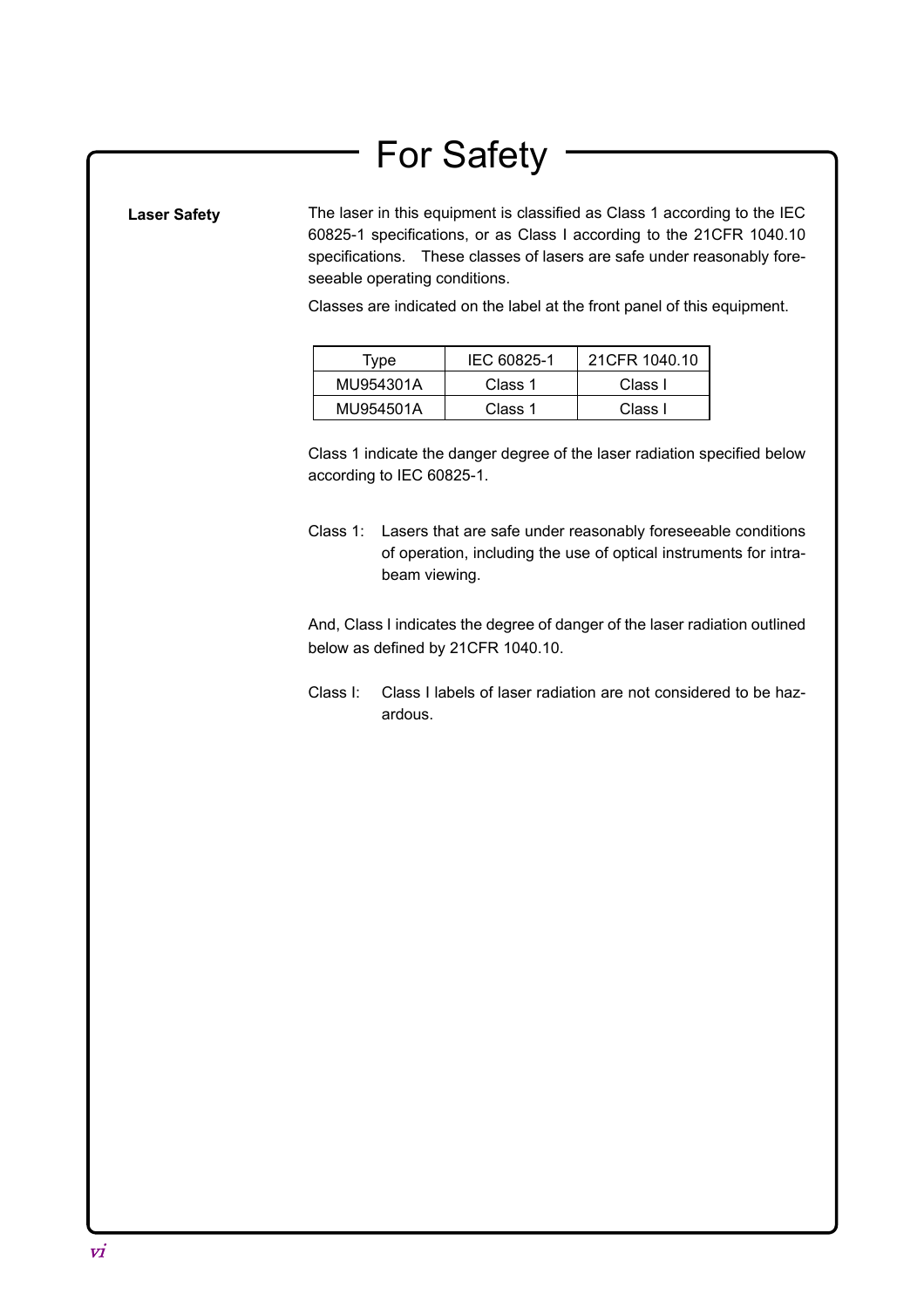### **Equipment Certificate**

Anritsu Corporation certifies that this equipment was tested before shipment using calibrated measuring instruments with direct traceability to public testing organizations recognized by national research laboratories including the National Institute of Advanced Industrial Science and Technology, and the Communications Research Laboratory, and was found to meet the published specifications.

### **Anritsu Warranty**

Anritsu Corporation will repair this equipment free-of-charge if a malfunction occurs within 1 year after shipment due to a manufacturing fault, provided that this warranty is rendered void under any or all of the following conditions.

- The fault is outside the scope of the warranty conditions described in the operation manual.
- The fault is due to mishandling, misuse, or unauthorized modification or repair of the equipment by the customer.
- The fault is due to severe usage clearly exceeding normal usage.
- The fault is due to improper or insufficient maintenance by the customer.
- The fault is due to natural disaster including fire, flooding, earthquake, etc.
- The fault is due to use of non-specified peripheral equipment, peripheral parts, consumables, etc.
- The fault is due to use of a non-specified power supply or in a nonspecified installation location.

In addition, this warranty is valid only for the original equipment purchaser. It is not transferable if the equipment is resold.

Anritsu Corporation will not accept liability for equipment faults due to unforeseen and unusual circumstances, nor for faults due to mishandling by the customer.

### **Anritsu Corporation Contact**

If this equipment develops a fault, contact Anritsu Service and Sales offices at the address at the end of paper-edition manual or the separate file of CD-edition manual.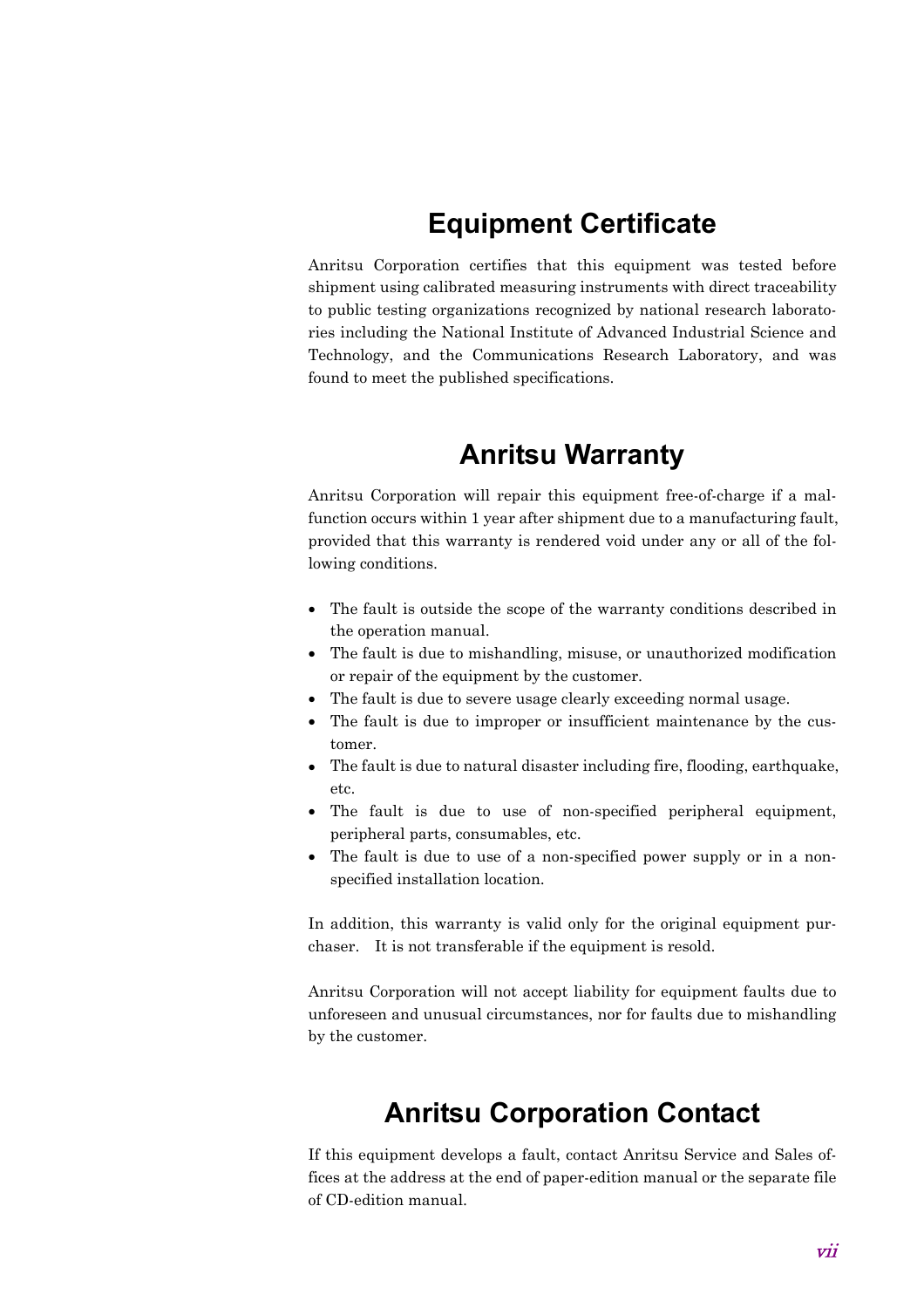### Notes On Export Management

This product and its manuals may require an Export License/Approval by the Government of the product's country of origin for re-export from your country.

Before re-exporting the product or manuals, please contact us to confirm whether they are export-controlled items or not.

When you dispose of export-controlled items, the products/manuals are needed to be broken/shredded so as not to be unlawfully used for military purpose.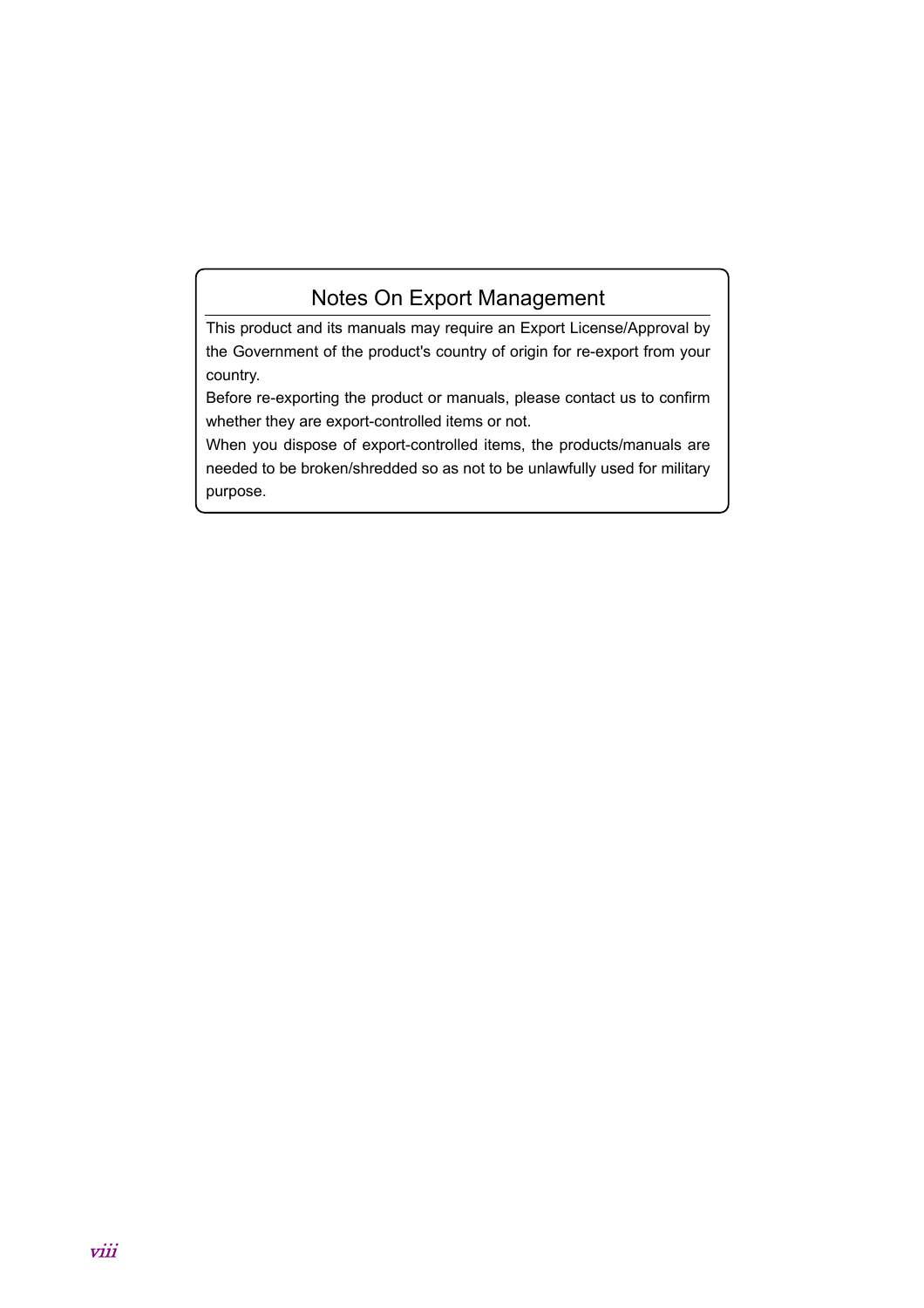### **CE Conformity marking**

Anritsu affixes the CE Conformity marking on the following product (s) in accordance with the Council Directive 93/68/EEC to indicate that they conform with the EMC and LVD directive of the European Union (EU).

#### **CE marking**

 $C \in$ 

#### **1. Product Model**

Plug-in Units: MU954301A/MU954501A Light Source

#### **2. Applied Directive and Standards**

When the MU954301A/4501A Light Source is installed in the MT9810A and MT9812B, the applied directive and standards of this Unit are conformed to those of the MT9810A and MT9812B main frame.

PS: About main frame

The kind of main frame (a measuring apparatus) will be to increase. Please, contact us about the newest information of the main frame.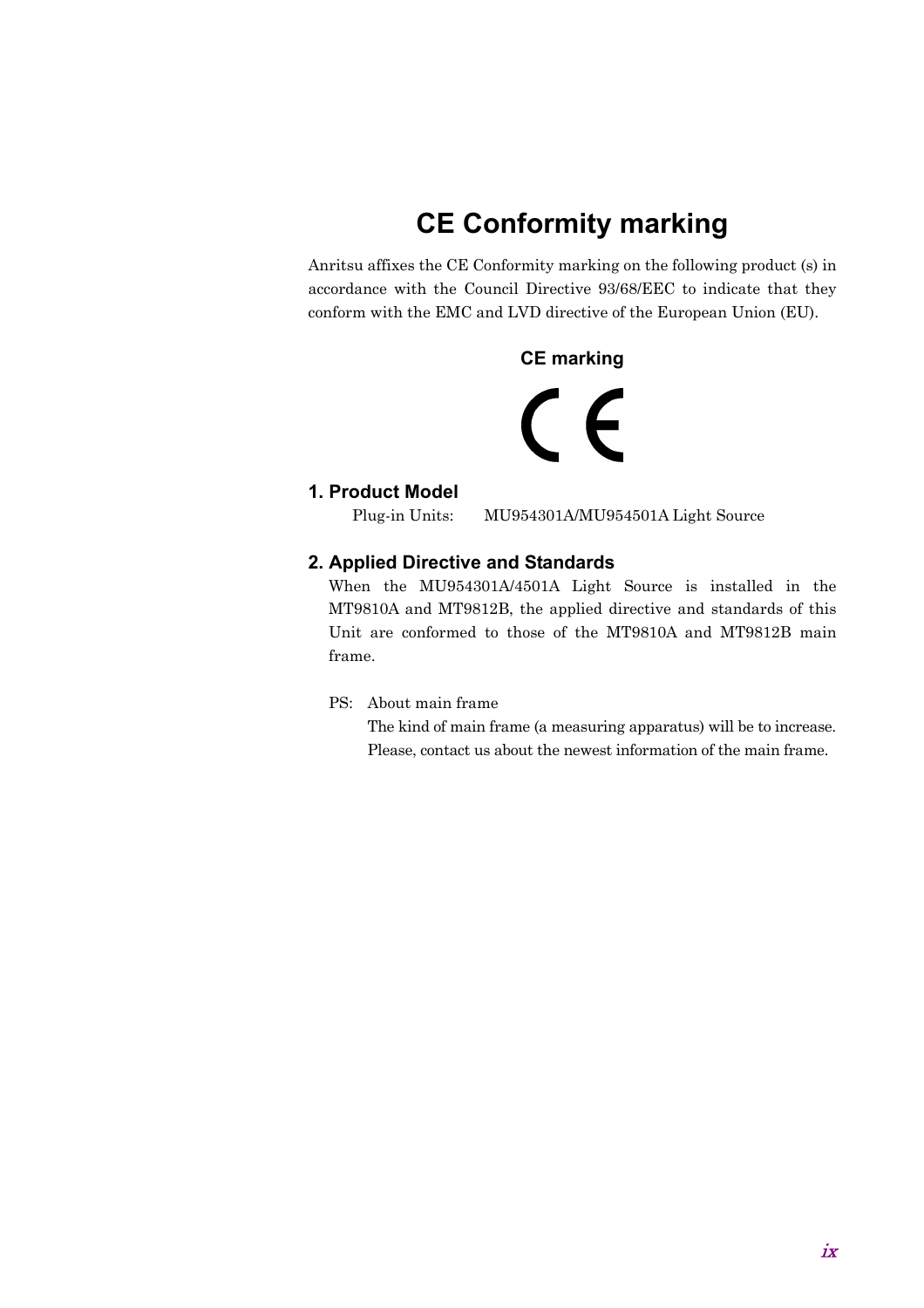### **C-tick Conformity marking**

Anritsu affixes the C-tick marking on the following product (s) in accordance with the regulation to indicate that they conform with the EMC framework of Australia/New Zealand.

**C-tick marking**



#### **1. Product Model**

Plug-in Units: MU954301A/MU954501A Light Source

#### **2. Applied Directive and Standards**

When the MU954301A/4501A Light Source is installed in the MT9810A and MT9812B, the applied directive and standards of this Unit are conformed to those of the MT9810A and MT9812B main frame.

PS: About main frame

The kind of main frame (a measuring apparatus) will be to increase. Please, contact us about the newest information of the main frame.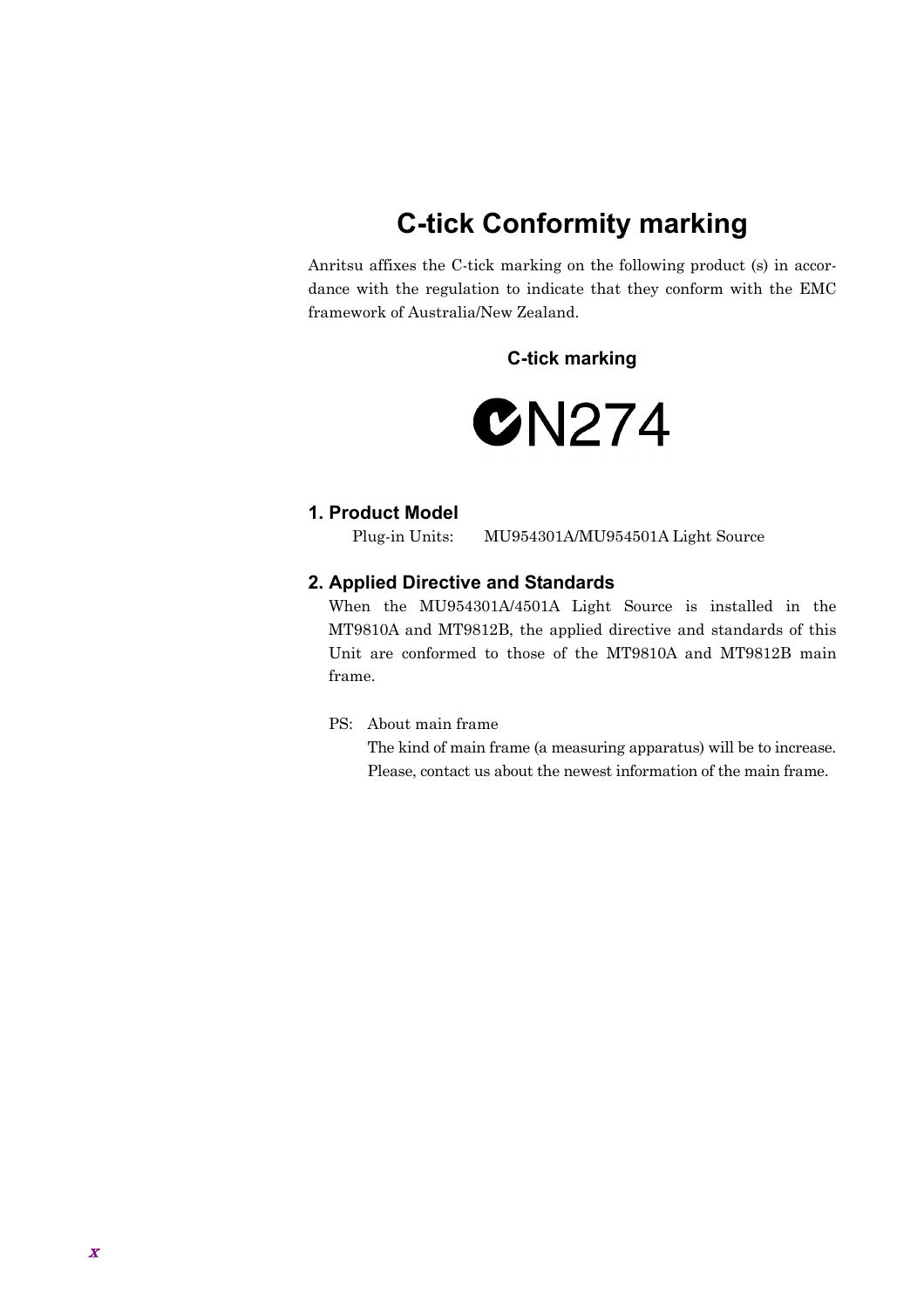### **About This Manual**

This Operation Manual explains operations and maintenance methods for MU954301A/4501A Light Source.

MU954301A/4501A Light Source is a plug-in unit mounted and used on MT9810A Optical Test Set and MT9812B Multi Channel Box. To operate MU954301A/4501A Light Source from the main unit, refer to the operation manual for the main unit.

**MT9810A Operation Manual (M-W1482AE) MT9812B Operation Manual (M-W1555AE)**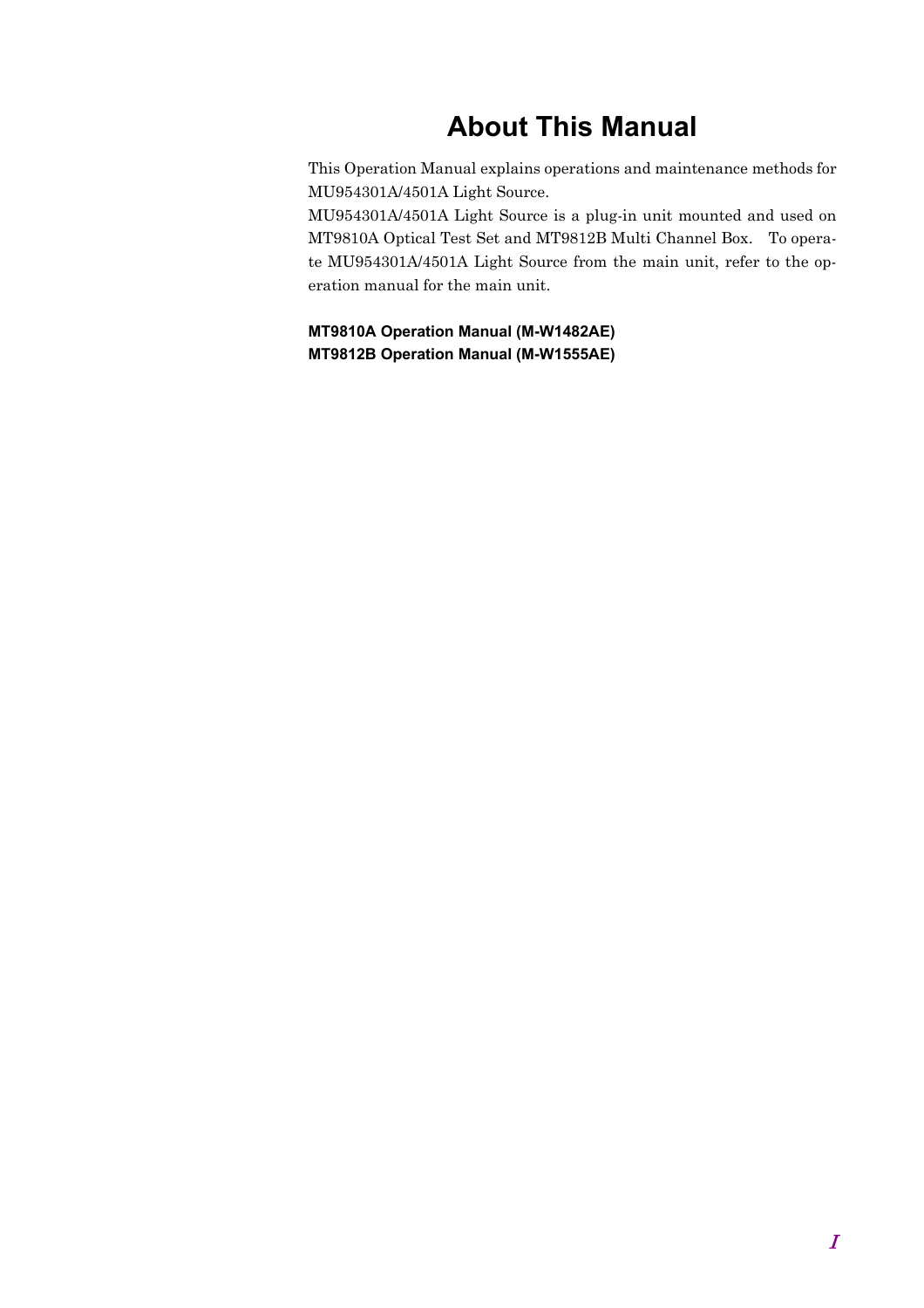## **Table of Contents**

|                  |                                    | iii     |
|------------------|------------------------------------|---------|
|                  |                                    | ı       |
| <b>Section 1</b> |                                    | $1 - 1$ |
| 1.1              |                                    | $1-2$   |
|                  | <b>Section 2</b><br>Specifications | $2 - 1$ |
| 2.1              |                                    | $2 - 2$ |
| 2.2              |                                    | $2 - 2$ |
| 2.3              |                                    | $2 - 4$ |
|                  | <b>Section 3</b>                   | $3 - 1$ |
| 3.1              |                                    | $3 - 2$ |
| 3.2              |                                    | $3 - 2$ |
| <b>Section 4</b> | Performance Test                   | $4 - 1$ |
| 4.1              |                                    | $4-2$   |
| 4.2              |                                    | $4 - 4$ |
| 4.3              |                                    | $4 - 7$ |
| <b>Section 5</b> | <b>Maintenance and</b>             |         |
|                  | Re-transportation                  | $5 - 1$ |
| 5.1              |                                    | $5 - 2$ |
| 5.2              |                                    | $5 - 4$ |
| 5.3              |                                    | $5 - 4$ |
|                  |                                    | $A - 1$ |
|                  |                                    |         |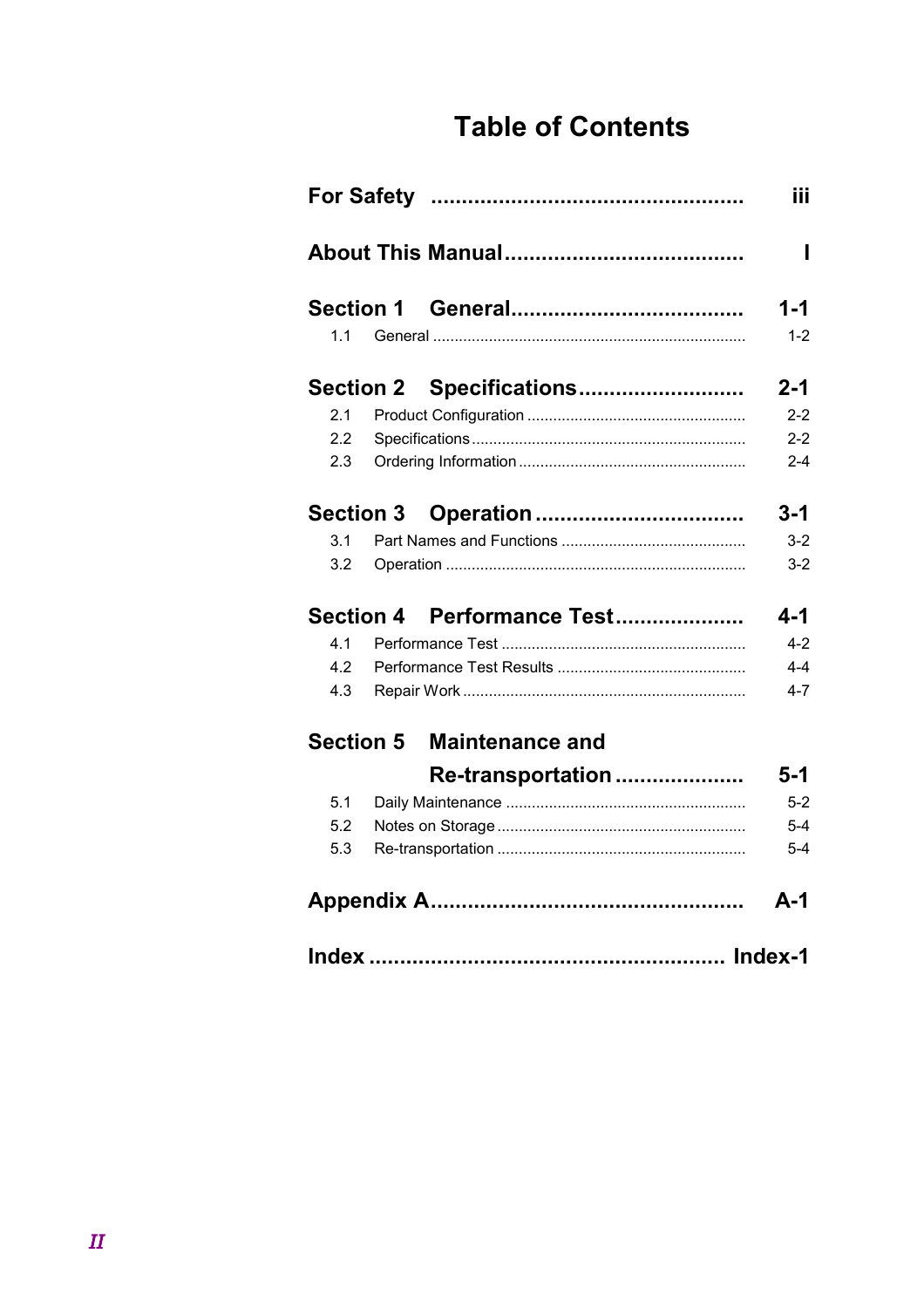| 1                  |
|--------------------|
| 2                  |
| 3                  |
|                    |
| $\bar{\mathbf{c}}$ |
| Appendix           |
| ndex               |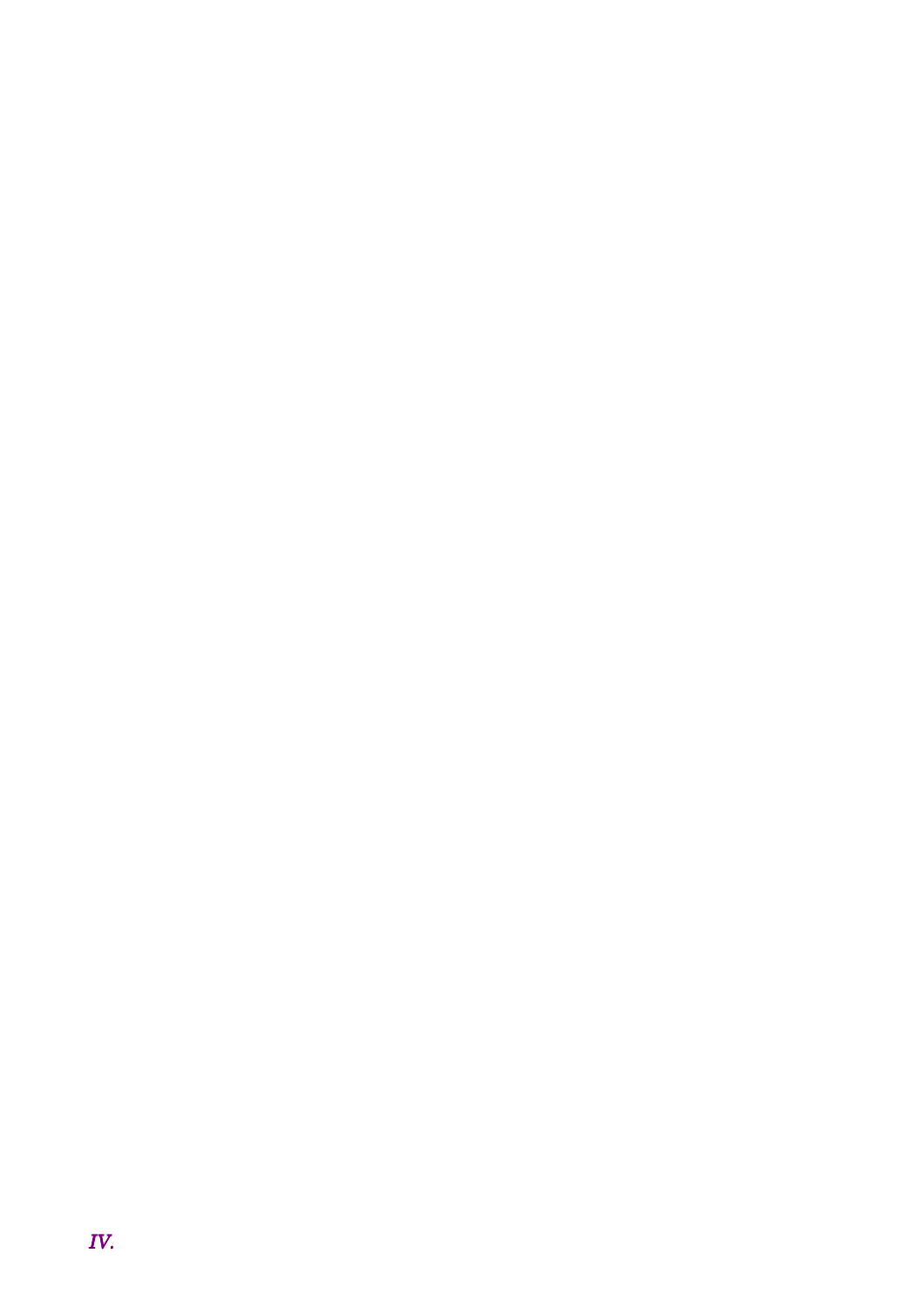# Section 1 General

| . . |  |
|-----|--|
|     |  |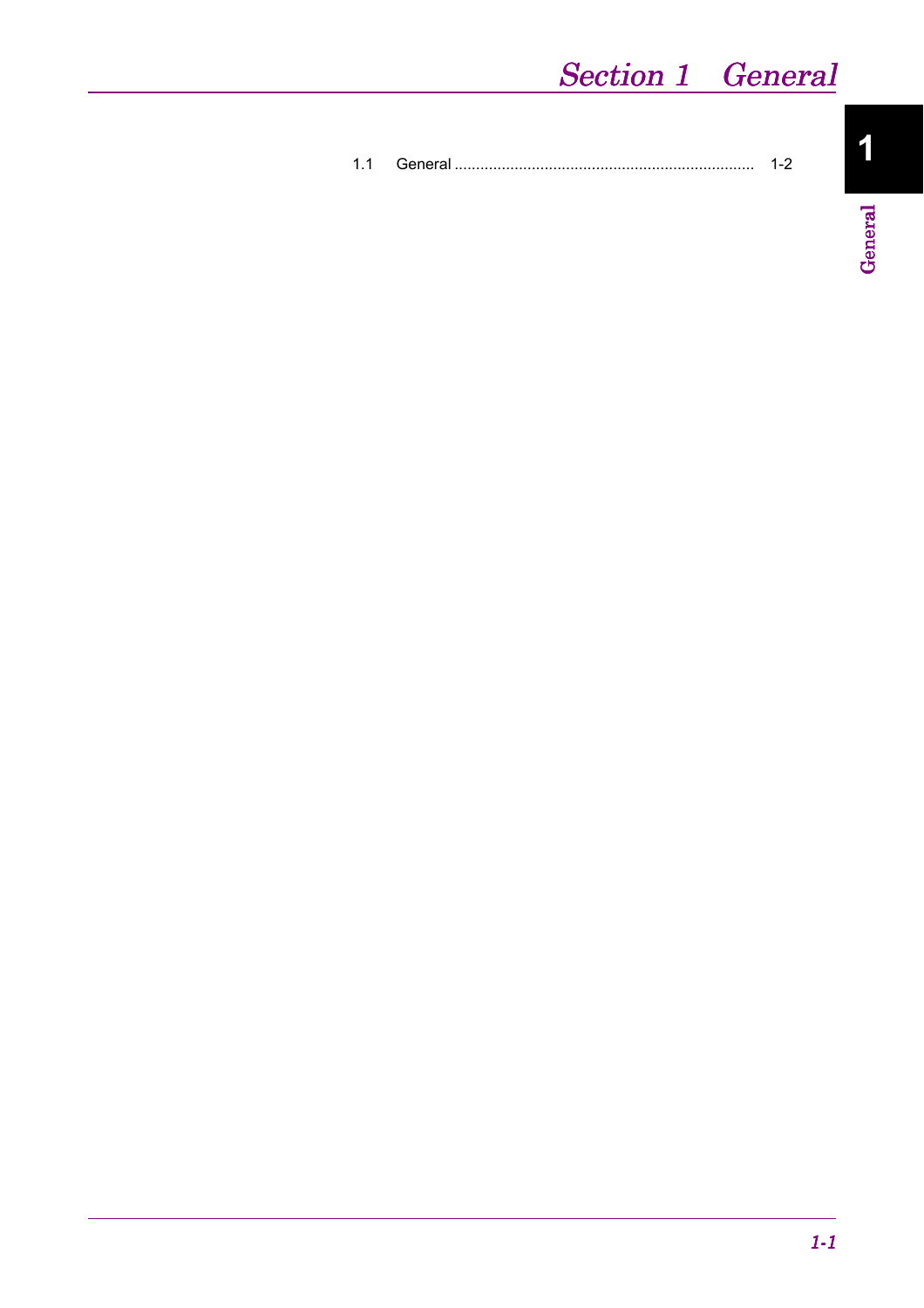### **1.1 General**

MU954301A/4501A Light Source is a plug-in unit mounted and used on MT9810A/B Optical Test Set and MT9812B Multi Channel Box.

MU954301A/4501A uses SLD (Super Luminescent Diode) for a light emitting element. It is useful in the evaluation of optical devices since its optical output is as high as –3 dBm and its spectrum half bandwidth is more than 40 nm (MU954501A), 30 nm (MU954301A). The wavelength is 1310 nm (MU954301A) or 1550 nm (MU954501A).

The Optical connector can be replaced by the user since a replaceable connector is adopted.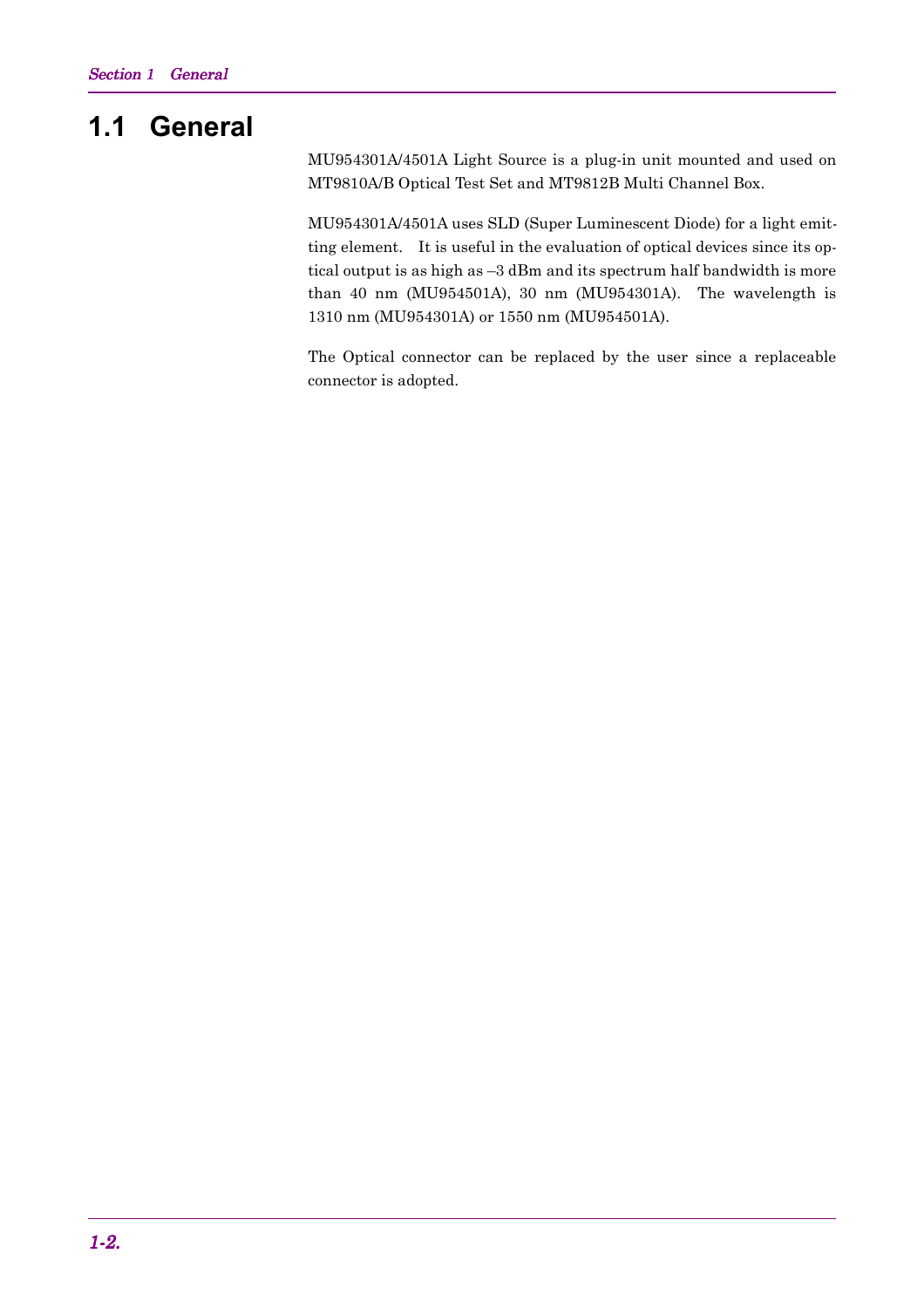# Section 2 Specifications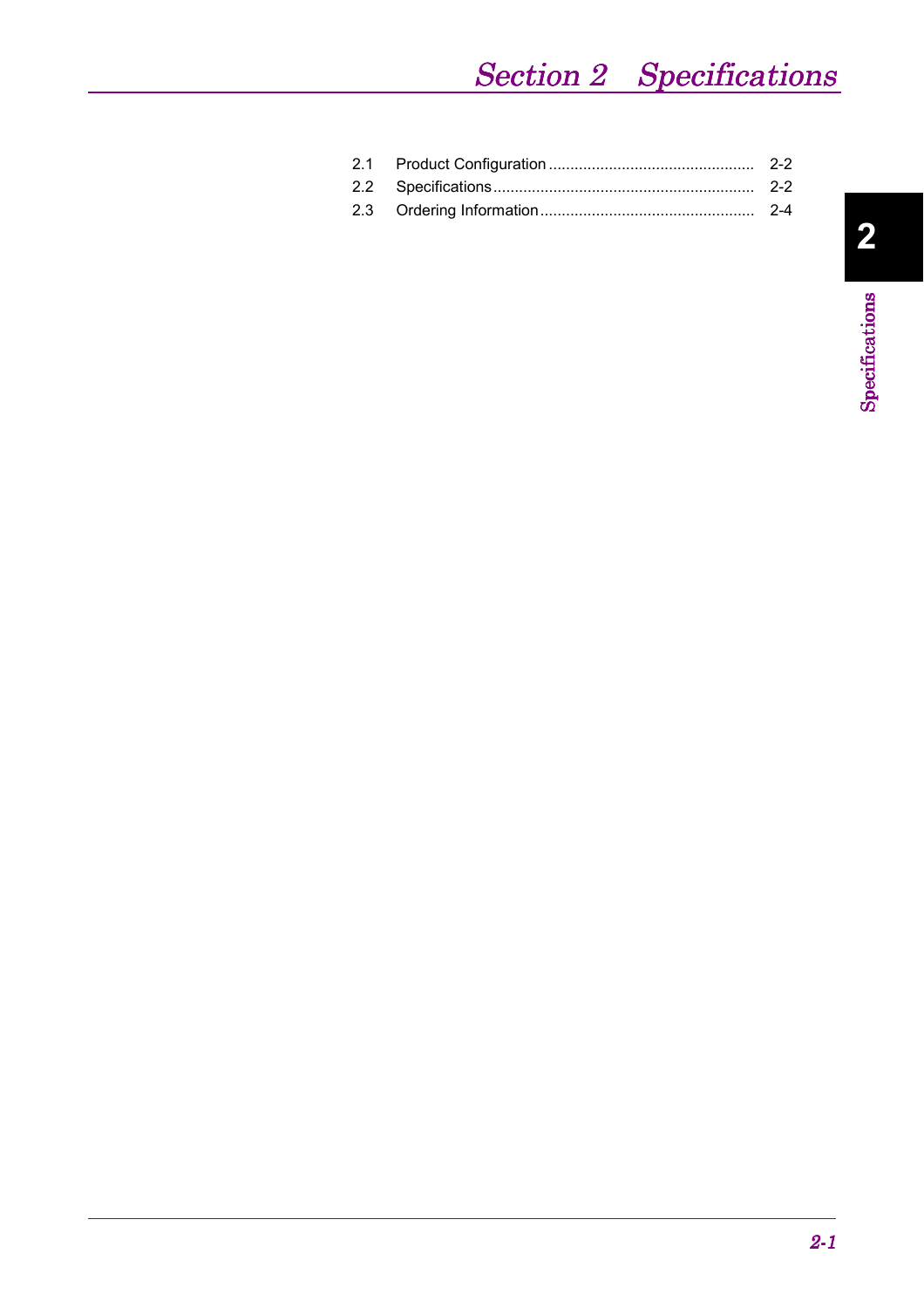# **2.1 Product Configuration**

| <b>Components</b>                 |          |                      |  |  |
|-----------------------------------|----------|----------------------|--|--|
| <b>Product Name</b>               | Quantity | Model Name/Order No. |  |  |
| Main unit                         |          |                      |  |  |
| Light source                      |          | MU954301A            |  |  |
| Light source                      |          | MU954501A            |  |  |
| Standard accessories              |          |                      |  |  |
| Operation manual<br>(this manual) |          | W2023AE              |  |  |

# **2.2 Specifications**

| <b>Model Name</b>               |            | <b>MU954301A</b>                                  | <b>MU954501A</b>                                        |
|---------------------------------|------------|---------------------------------------------------|---------------------------------------------------------|
| Light emitting element          |            | <b>SLD</b>                                        |                                                         |
| Conforming fiber                |            |                                                   | SM fiber (ITU-T G.652)                                  |
| Central wavelength              | $*1$       | $1310 \pm 20$ nm                                  | $1550 \pm 20$ nm                                        |
| Spectrum half bandwidth         | $*1$       | $\geq$ 30 nm                                      | $\geq$ 40 nm                                            |
| Optical output                  | $*1$       |                                                   | $-3\pm1$ dBm                                            |
| Optical output stability        |            |                                                   |                                                         |
| Time stability (short period)   | $*1,*2,*3$ |                                                   | $\pm 0.01$ dB                                           |
| Time stability (long period)    | $*1,*2,*4$ |                                                   | $\pm 0.1$ dB                                            |
| Temperature stability           | $*1,*2,*5$ |                                                   | $\pm 0.5$ dB                                            |
| Optical attenuation function    |            |                                                   |                                                         |
| Attenuation, step               |            | $0.00$ to $6.00$ dB, $0.01$ dB step               |                                                         |
| Accuracy                        |            | $\pm 0.5$ dB (Attenuation: 6.00 dB, 25°C)         |                                                         |
| Internal modulation function    |            |                                                   |                                                         |
| Modulation frequency            |            |                                                   | 270 Hz/ 1 kHz/ 2 kHz $\pm 0.1\%$                        |
| Duty                            |            | $50\% + 5\%$                                      |                                                         |
| Extinction ratio                |            | $\geq$ 13 dB                                      |                                                         |
| Warm-up time                    |            | One hour after optical output turned on           |                                                         |
| Optical connector               | $*_{6}$    |                                                   | Supports FC, ST, DIN, HMS-10/A and<br>SC (all PC types) |
| Laser products safety standards |            | IEC60825-1: Class 1                               |                                                         |
|                                 |            | 21CFR1040, 10: Class I                            |                                                         |
| Environment conditions          |            |                                                   |                                                         |
| Operation temperature, humidity |            | 0 to +50 $\degree$ C, $\leq$ 90%(no condensation) |                                                         |
| Storage temperature             |            | $-40$ to $+71$ °C                                 |                                                         |
| Size, mass                      |            | $78(H)\times41(W)\times335(D)$ mm, $\leq 700$ g   |                                                         |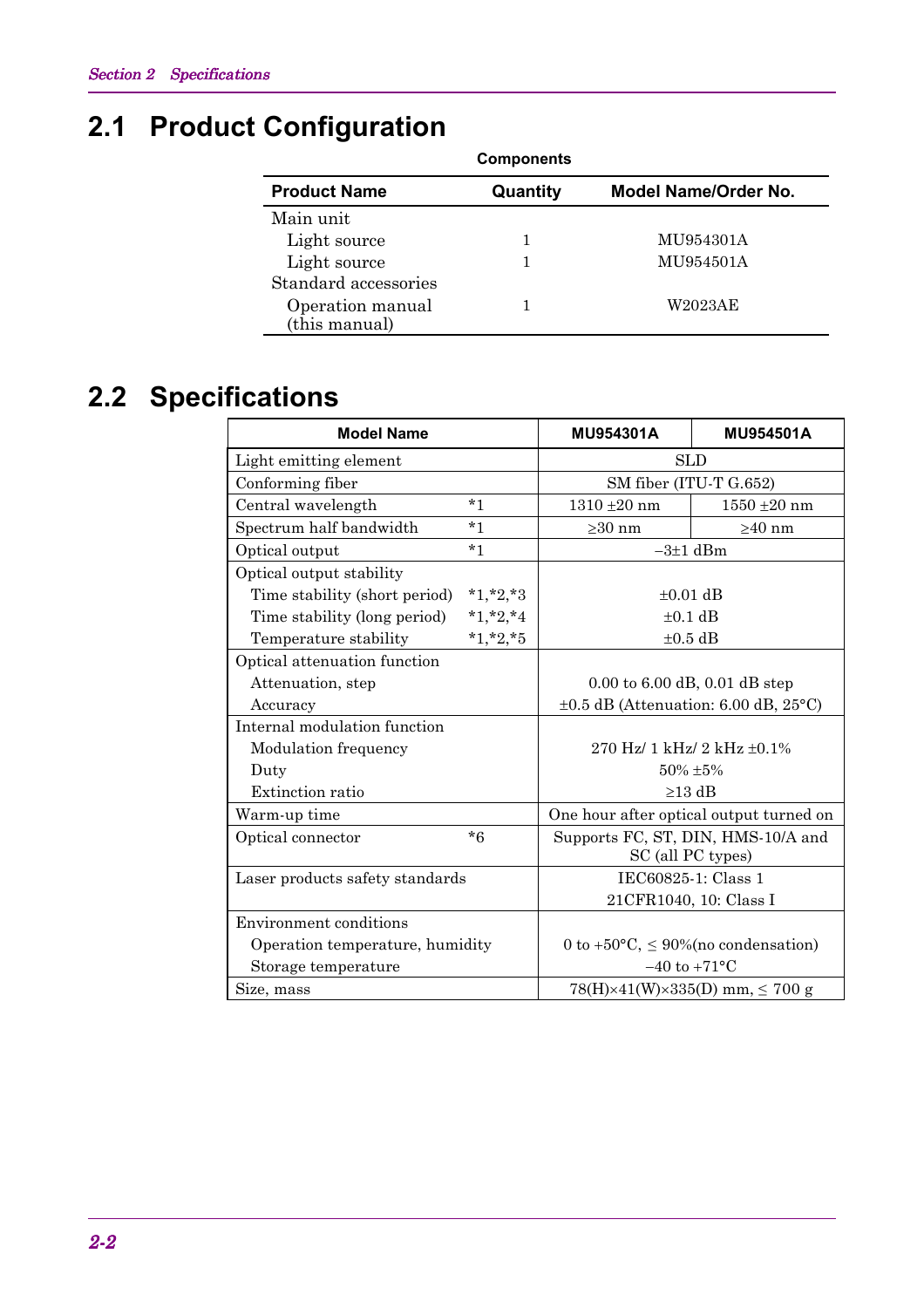#### *Note:*

- All the wavelength values are those in vacuo
- \*1: Continuous light and optical attenuation are set to 0.00 dB. SM fiber (ITU-T G.652) and FC-PC connector are used.
- \*2: When the return loss for the optical source side is 40 dB or more.
- \*3: For 15 minutes at constant temperature (a point between +20 to +30°C)
- \*4: For 6 hours at constant temperature
- \*5: For 8 hours, between 0 to  $+50^{\circ}$ C
- \*6: A connector specified by the optical connector option is provided as a standard accessory. If nothing is specified, FC-PC connector is provided as a standard accessory.

**2**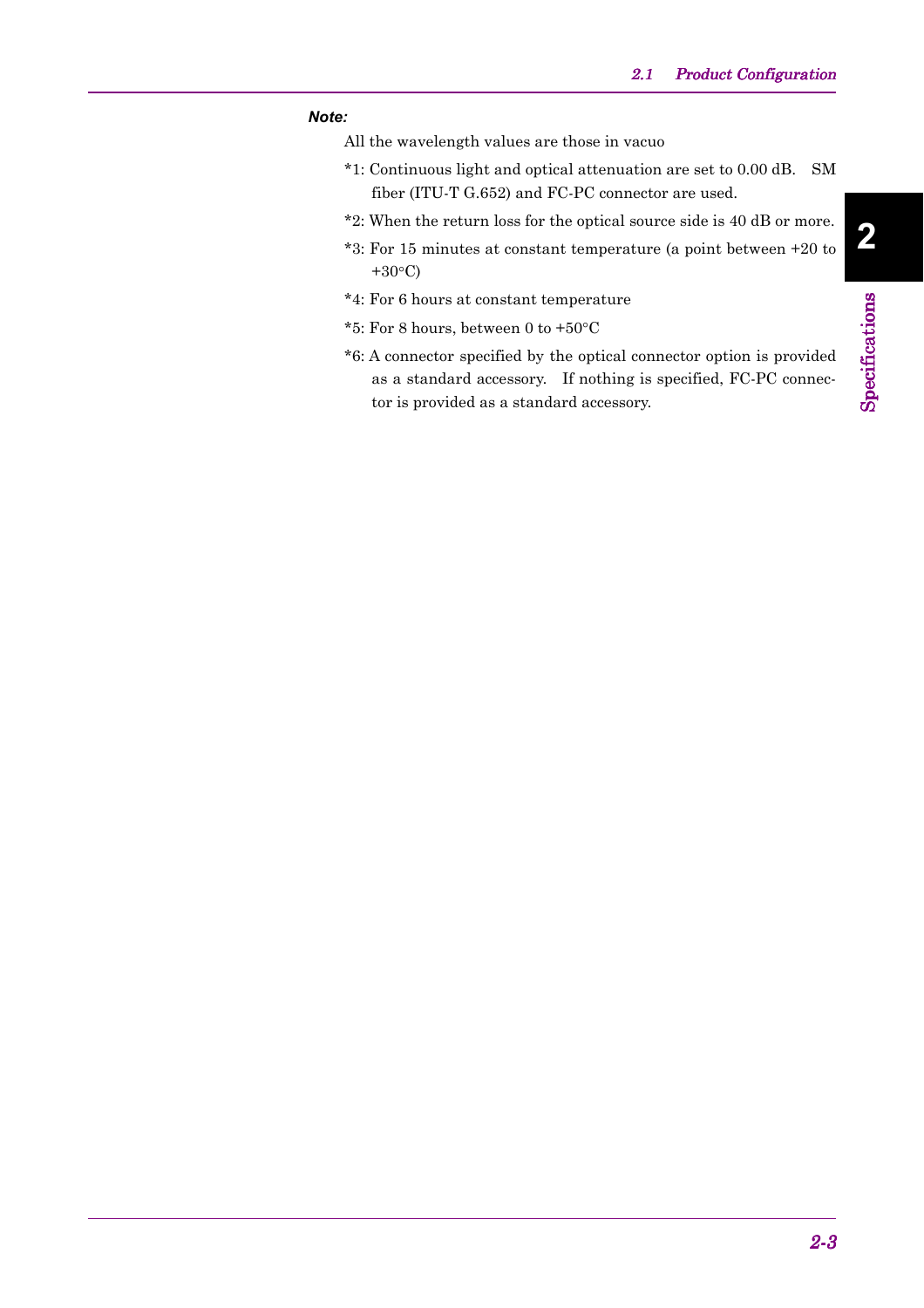### **2.3 Ordering Information**

Specify the model name/symbol, product name and quantity on the contract.

| <b>Model Name</b>          | <b>Product name</b>                           | <b>Remarks</b>    |
|----------------------------|-----------------------------------------------|-------------------|
| MU954301A                  | Light source                                  | $1310 \text{ nm}$ |
| MU954501A                  | Light source                                  | 1550 nm           |
|                            | Standard accessories                          |                   |
|                            | Optical connector adapter *1                  |                   |
| <b>W2023AE</b>             | MU954301A/4501A<br>Operation<br>Manual        |                   |
|                            | Optical connector option                      |                   |
| <model name="">-37</model> | FC-PCconnector                                | User replaceable  |
| <model name="">-38</model> | STconnector                                   | User replaceable  |
| <model name="">-39</model> | <b>DINconnector</b>                           | User replaceable  |
| <model name="">-40</model> | SCconnector                                   | User replaceable  |
| <model name="">-43</model> | HMS-10/Aconnector                             | User replaceable  |
|                            | Application parts                             |                   |
| <b>JO617B</b>              | Replaceable optical connector<br>(FC)         | User replaceable  |
| <b>JO618B</b>              | Replaceable optical connector<br>(ST)         | User replaceable  |
| <b>JO618E</b>              | Replaceable optical connector<br>(DIN)        | User replaceable  |
| JO618F                     | Replaceable optical connector<br>(SC)         | User replaceable  |
| JO619B                     | Replaceable optical connector<br>$(HMS-10/A)$ | User replaceable  |
| Z0282                      | Ferrule cleaner                               |                   |
| Z0283                      | Ferrule cleaner replacing tape                | 6 pc/set          |
| Z0284                      | Adapter cleaner                               | Stic type,        |
|                            |                                               | $200$ pc/set      |

\*1: A connector specified by the optical connector option shown above is provided as a standard accessory when the contract is made.

If nothing is specified, FC-PC connector (Option 37) is provided as a standard accessory.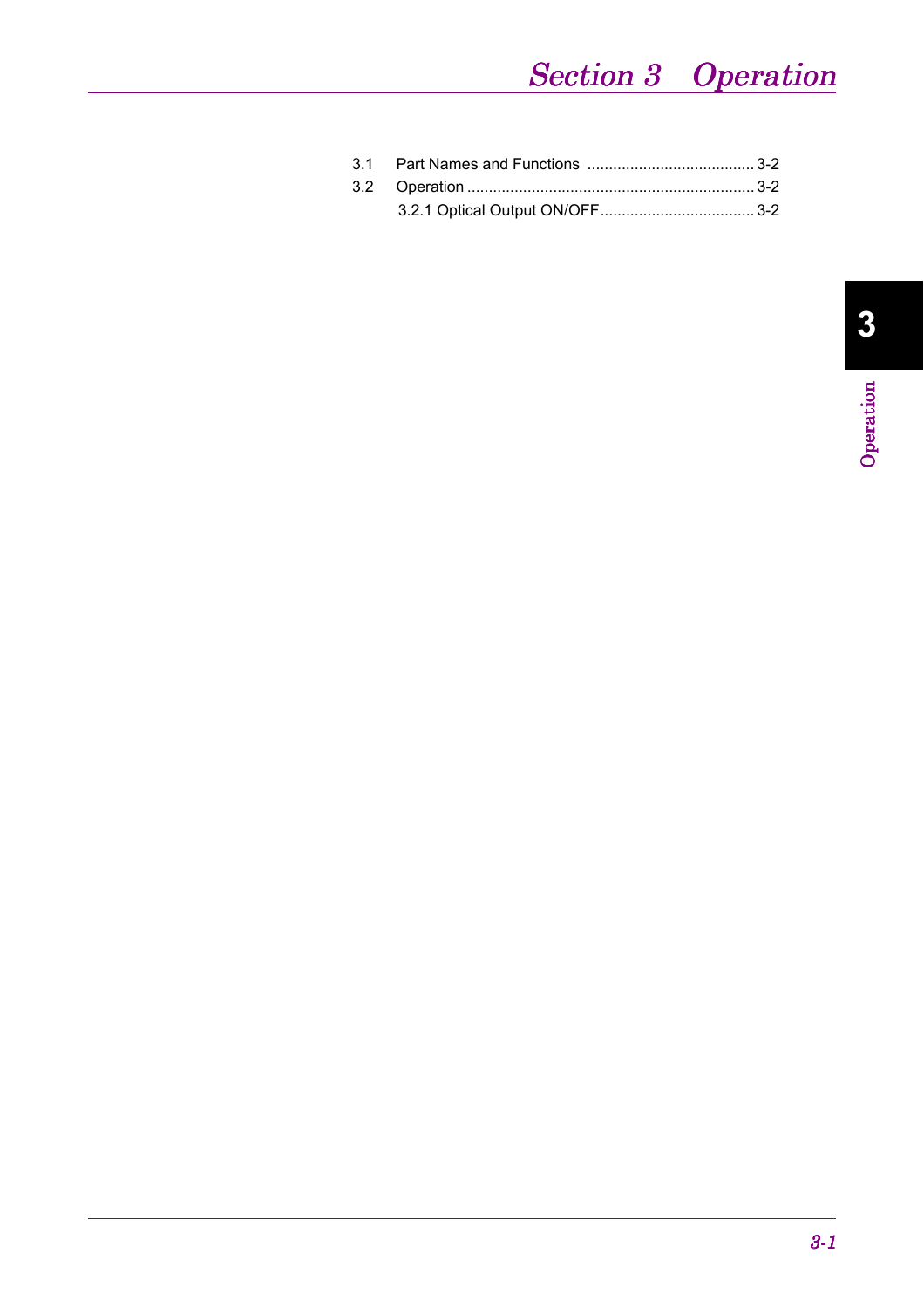### **3.1 Part Names and Functions**



- 1 Optical output ON/OFF key Used to switch optical output between ON/OFF.
- 2 Optical connector Connected with the optical fiber to derive the output light.
- 3 Pull-out lever

Provides the lock structure when the unit is attached to the main unit. Detach the unit by grasping the lever and pulling it out.

### **3.2 Operation**

### **3.2.1 Optical Output ON/OFF**

**Opt.On**

Sets optical output to ON/OFF. The key lights up automatically.

| <b>Operation</b>         |  | Remarks |
|--------------------------|--|---------|
| Pressing the Opt. On key |  |         |

Switches between ON or OFF every time the key is pressed.

Opt. On key is continuously illuminated while light is output.

Opt. On key blinks if the safety apparatus is working and light is shut out even when it is set to ON.

Opt. On key is turned off when it is set to OFF.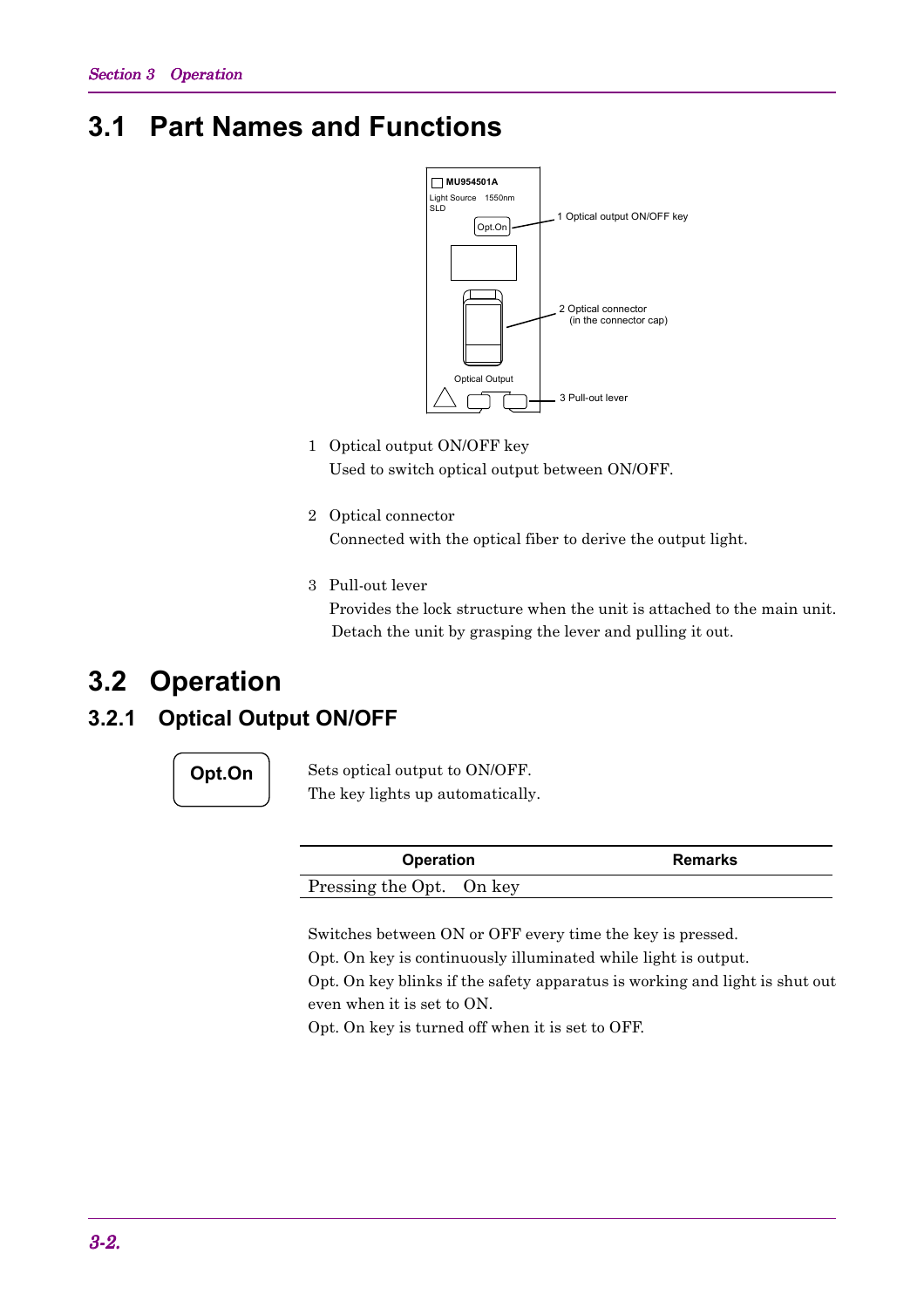# Section 4 Performance Test

| 4.1 |                                             |         |
|-----|---------------------------------------------|---------|
|     |                                             |         |
|     |                                             |         |
| 4.2 |                                             |         |
|     | 4.2.1 Relation between Reference Value and  |         |
|     |                                             | $4 - 4$ |
|     | 4.2.2 How to Obtain Measurement Uncertainty | $4 - 4$ |
| 4.3 |                                             |         |
|     |                                             |         |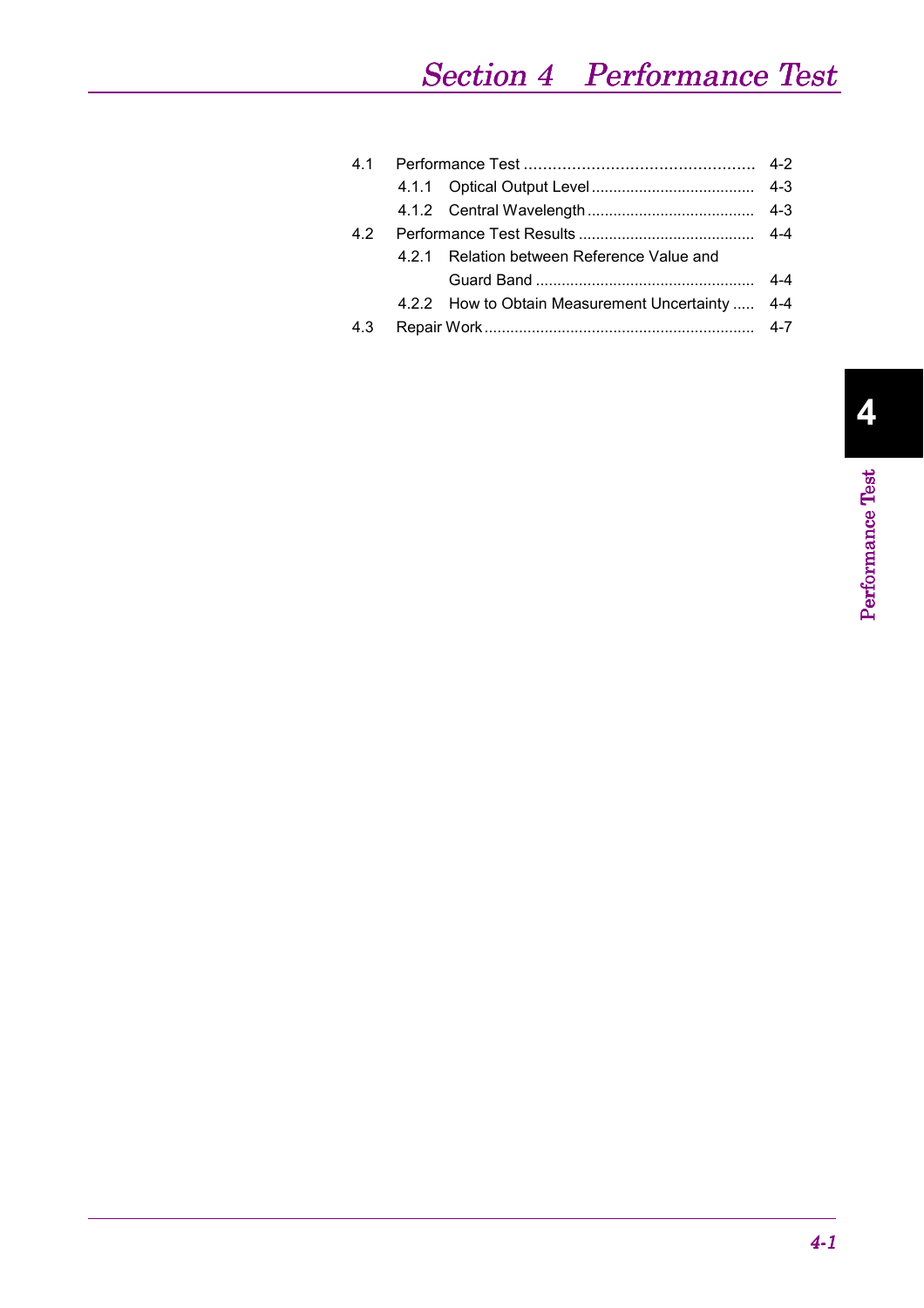### **4.1 Performance Test**

To check performance, the following two items are examined.

- Optical output level
- Central wavelength

Clean the optical connector before starting the test.

Also, perform the test after allowing sufficient time to warm-up following power activation.

### **Point**

To record test results, it is recommended to copy "Appendix

A: Performance Test Result Record Table" at the end of this manual or prepare a similar list.

#### **The main measurement instrument necessary for each test:**

| <b>Measurement</b><br><b>Instrument</b> |             | <b>Required Performance</b>         | <b>Remarks</b>            |
|-----------------------------------------|-------------|-------------------------------------|---------------------------|
| Optical power<br>meter                  | Wavelength  | $: 750 \text{ to } 1700 \text{ nm}$ | $MT9810A/B+$<br>MU931421A |
|                                         | Range       | $: 0 \text{ to } -70 \text{ dBm}$   |                           |
|                                         | Uncertainty | $: \pm 3.5\%$                       |                           |
| Optical spectrum Wavelength<br>analyzer |             | $: 600 \text{ to } 1750 \text{ nm}$ | <b>MS9710B/C</b>          |
|                                         | Resolution  | $: 0.1$ nm                          |                           |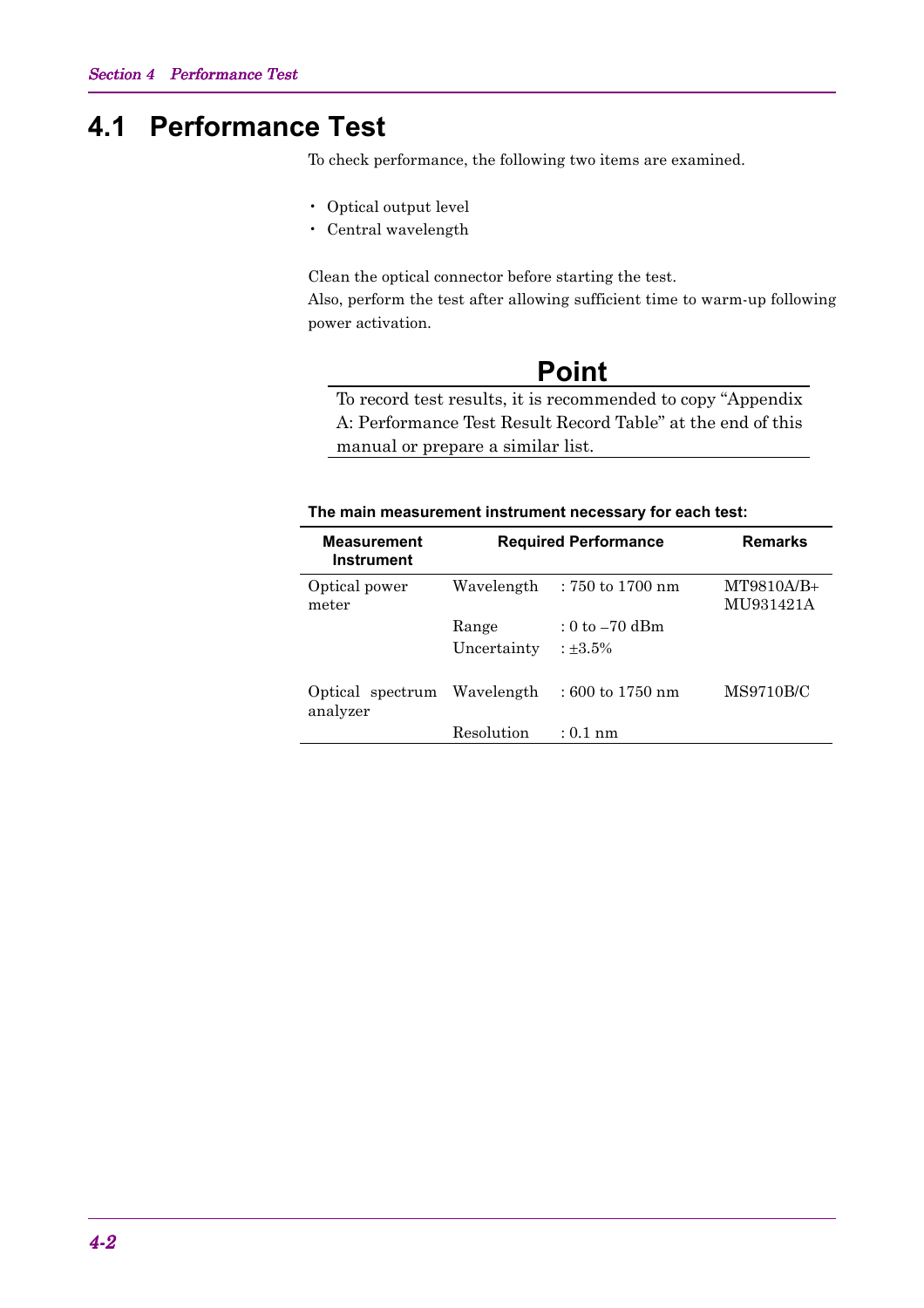### **4.1.1 Optical Output Level**

<Measurement System>



Measured instrument

Optical power meter

#### <Measurement Procedure>

- 1 Set up the measurement system as shown above.
- 2 Set the optical output mode for the measured instrument to CW and  $ATT = 0.00$  dB.
- 3 Measure the optical output using the optical power meter.
- 4 Check that the measured value is within standards.

### **4.1.2 Central Wavelength**

<Measurement System>



Measured instrument Optical spectrum analyzer

#### <Measurement Procedure>

- 1 Set up the measurement system as shown above.
- 2 Set the optical output mode for the measured instrument to CW and  $ATT = 0.00$  dB.
- 3 Measure the central wavelength using the optical spectrum analyzer.
- 4 Check that the measured value is within standards.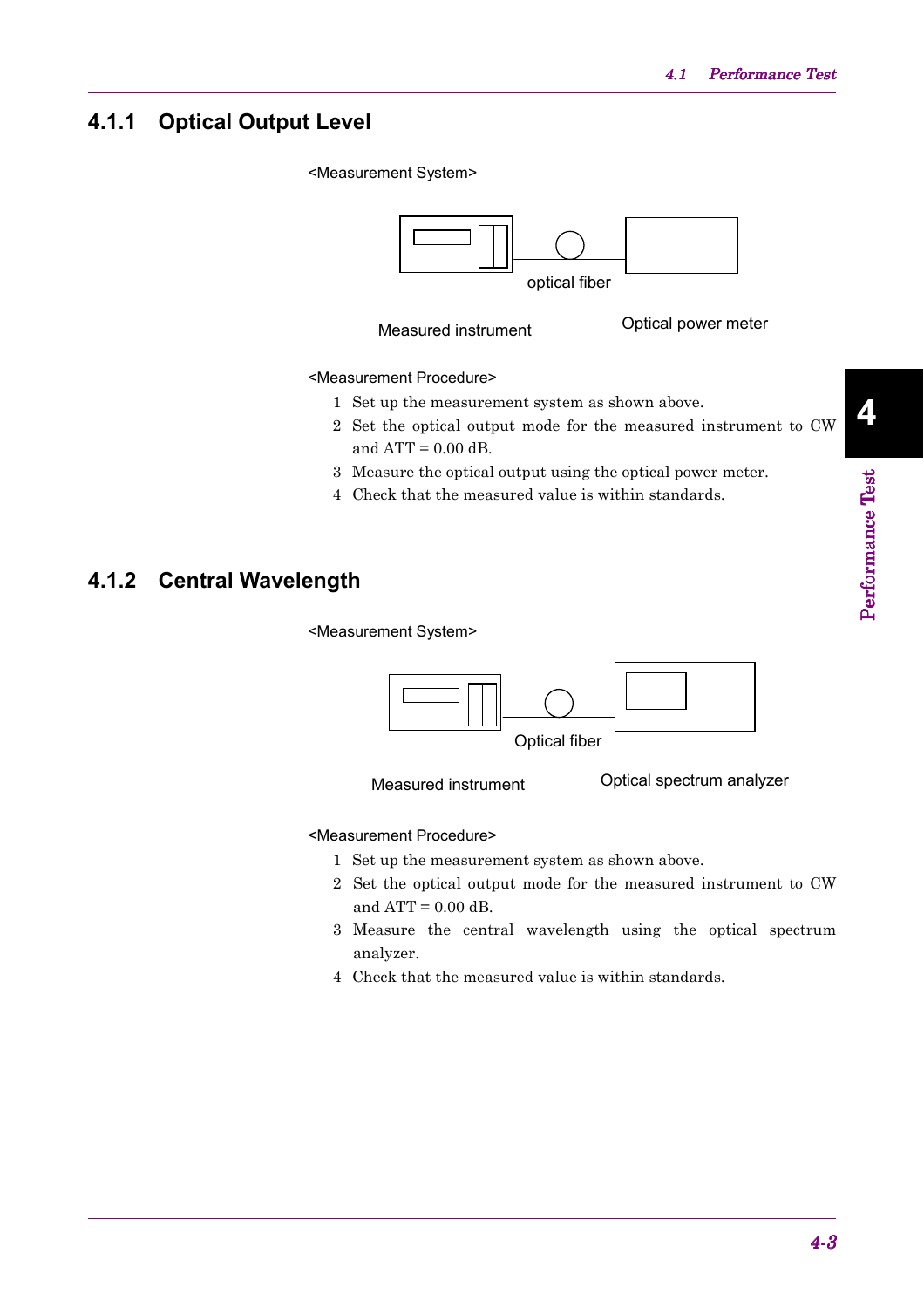### **4.2 Performance Test Results**

#### **4.2.1 Relation between Reference Value and Guard Band**

The guard band is based on the belief that "the calibration value is insufficient in judging whether standards are met." Because measurement uncertainty always accompanies the calibration value, the standard value should include the uncertainty of the calibration value.

Therefore, the guard band should be set to a strict value taking into consideration the amount of uncertainty; this value should then be the reference for comparison with the calibration value.

#### **4.2.2 How to Obtain Measurement Uncertainty**

There are two types of measurement uncertainties.

- (1) Type A uncertainty (*ua*): Uncertainty evaluated by statistical method
- (2) Type B uncertainty (*ub*): Uncertainty evaluated by a method other than the statistical method

Therefore, make a list of all the elements of uncertainty in the measurement work, decide which type (A or B) they are and evaluate them.

Evaluation of type A uncertainty:

A series of measurement data are input into the next expression, and the uncertainty of the targeted element is evaluated. These are used to evaluate the variance and other factors, etc. of the measurement system. Measure n times, and the value is obtained from the data of n pieces with Expression (1).

$$
u_a = \frac{1}{n} \sqrt{\frac{\sum_{i=1}^{n} (Xi - Xm)^2}{n-1}}
$$
 (1)

*n***: Number of measurements** *Xi***: i-th Measurement value** *Xm***: Average of measurement values**

 $u_a$  shows the standard deviation of the difference between  $X_m$  and the true value. The larger the number of measurement times  $n$ , the smaller the uncertainty is.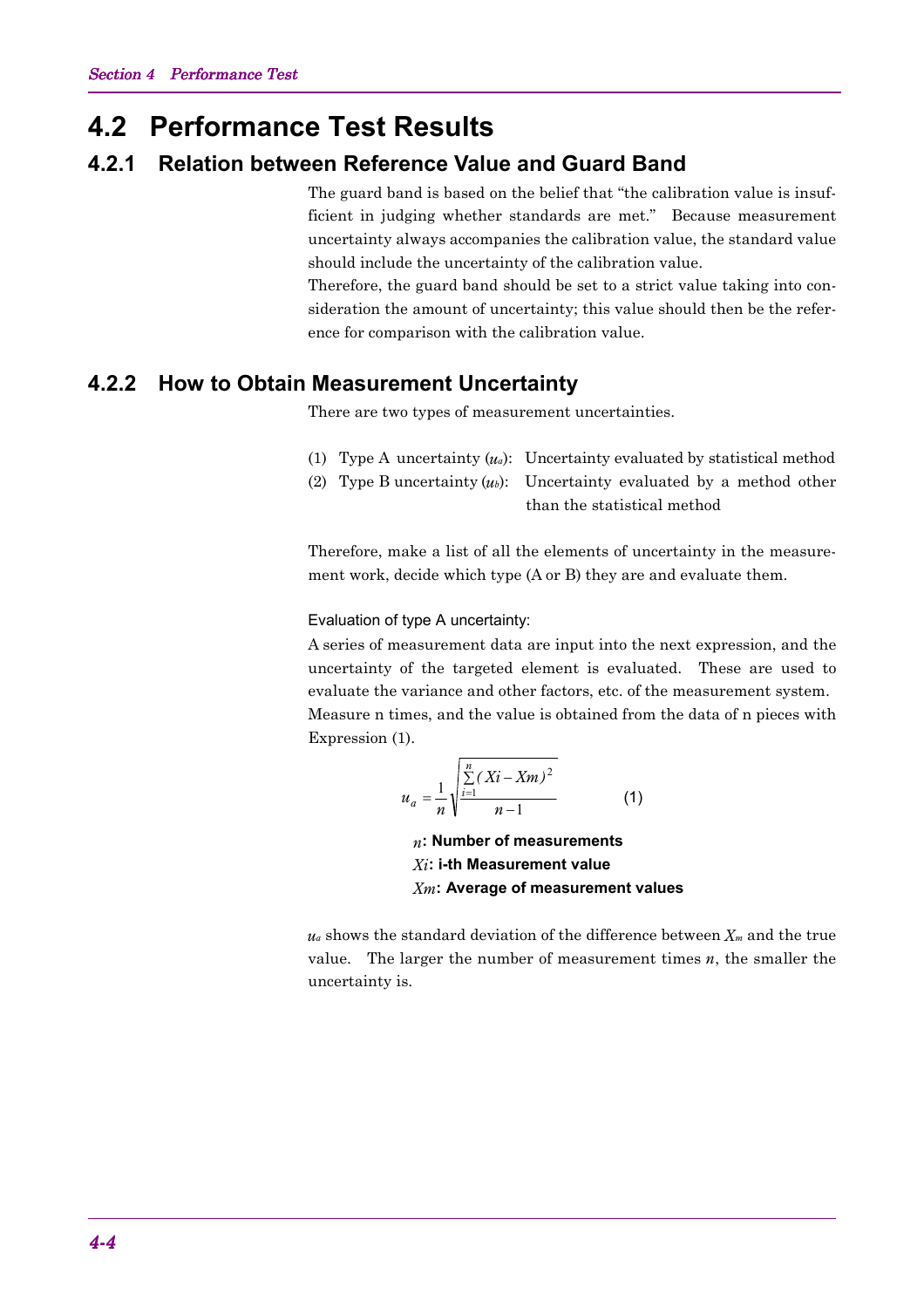#### Evaluation of type B uncertainty:

For an element of uncertainty that cannot be evaluated by a statistical technique like that of type A uncertainty, an individual element is substituted for Equation (2) and is assumed to be the evaluation of the type B uncertainty.

$$
u_b = \sqrt{u_1^2 + u_2^2 + \dots + u_n^2}
$$
 (2)

#### *ui* **: Uncertainty element evaluated by method other than statistical**

In the performance test for MU954501A, optical output stability for the light source and other elements are included in the type B uncertainty.

#### Evaluation of synthetic standard uncertainty:

The type A and B uncertainties obtained by Equations (1) and (2) are synthesized by the RSS (square root of sum of squares) method, and the uncertainty of synthetic standard (*uc*) is obtained.

$$
u_c = \sqrt{u_a^2 + u_b^2} \tag{3}
$$

*ua***: Type A uncertainty** *ub***: Type B uncertainty** *uc***: Synthetic standard uncertainty**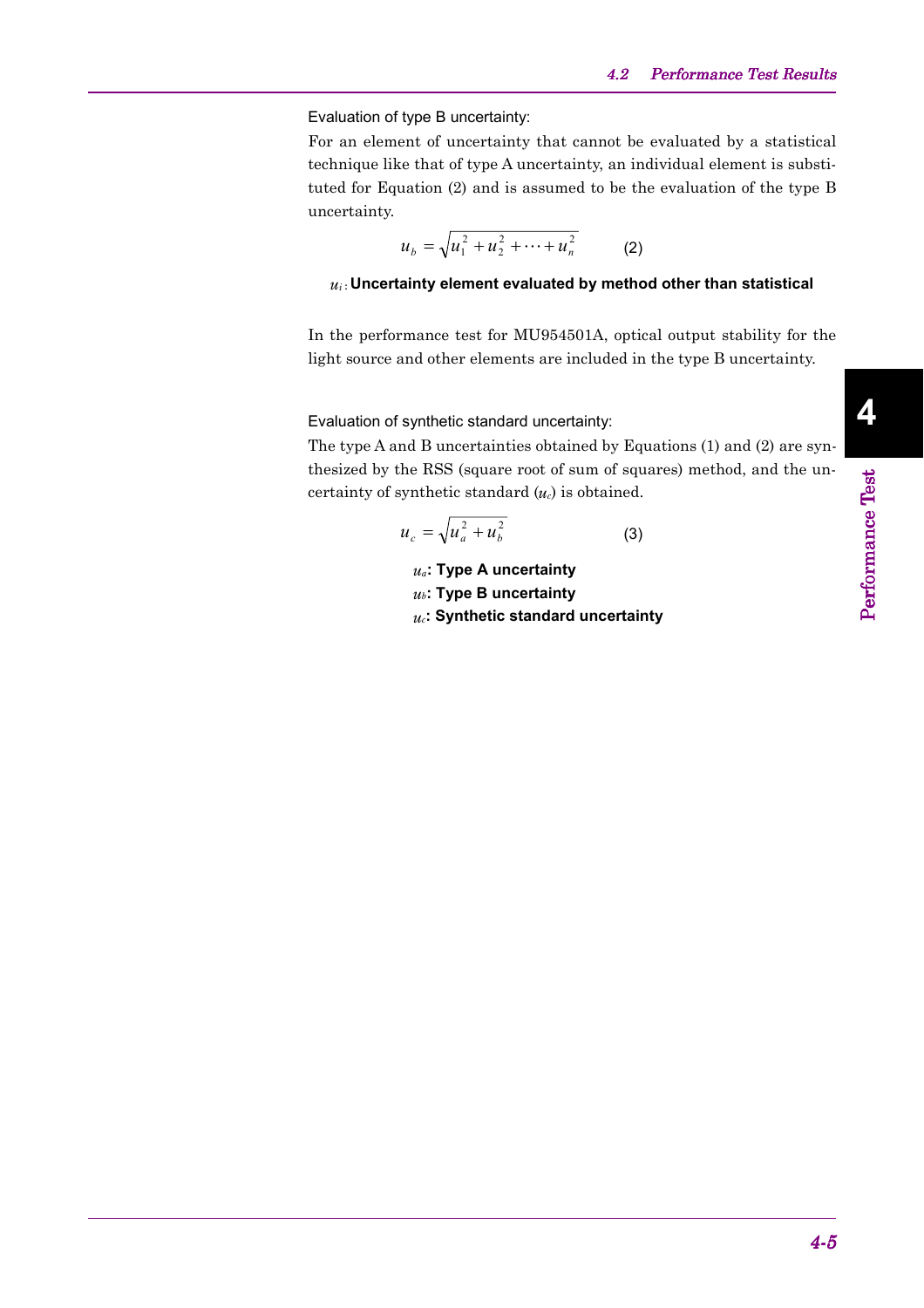#### Evaluation of enhancement uncertainty:

The enhancement uncertainty (*u*) is an amount to define the range expected to include most parts where the values that originate in the measurement objects, for the measurement results, are distributed.

It is obtained by multiplying inclusion coefficient (*k*) by the synthetic standard uncertainty (*uc*).

$$
u = k \times u_c \tag{4}
$$

 $k:$  Inclusion coefficient (when  $k = 2$ , reliability = 95%)

From  $X_m$  and  $u$  obtained from the measurement value of n pieces, it is 95% probable that true value exists in the range of  $X_m$ −*u* and  $X_m$ +*u*. If the difference between the standard of the measurement item and  $X_m$  is  $u$  or more, the probability that it is off the standard is 2.5% or less.

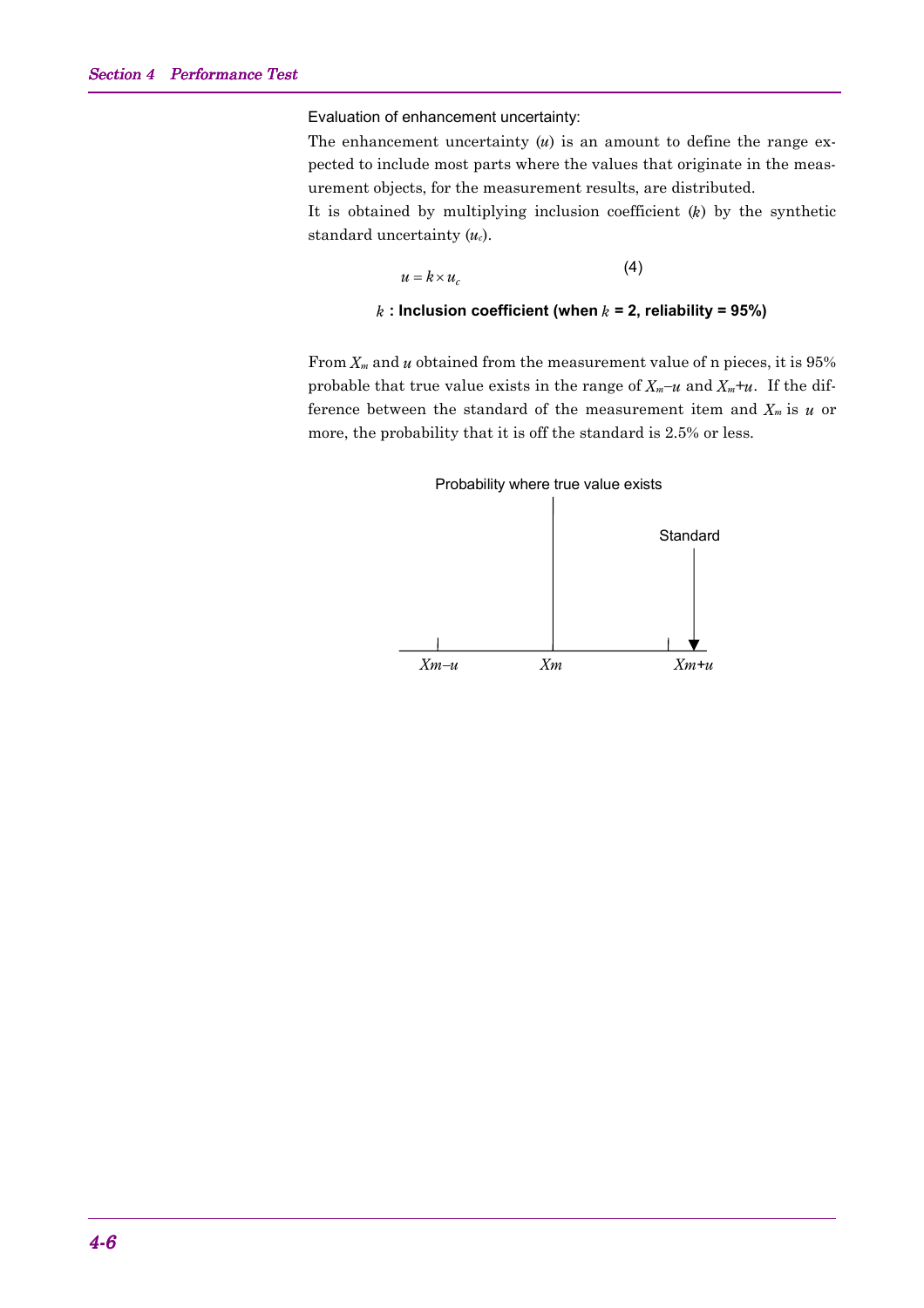### **4.3 Repair Work**

If the results of the performance test reveal that the value does not satisfy the standard, repair work is required. Contact your nearest Anritsu office, branch, sales office or one of our agents immediately.

Have the following information at hand when asking for repair work.

- (1) Instrument name, machine number (described on the chassis)
- (2) Failure status
- (3) Name and contact address/number of the person in charge to confirm details on the failure or to notify upon completion.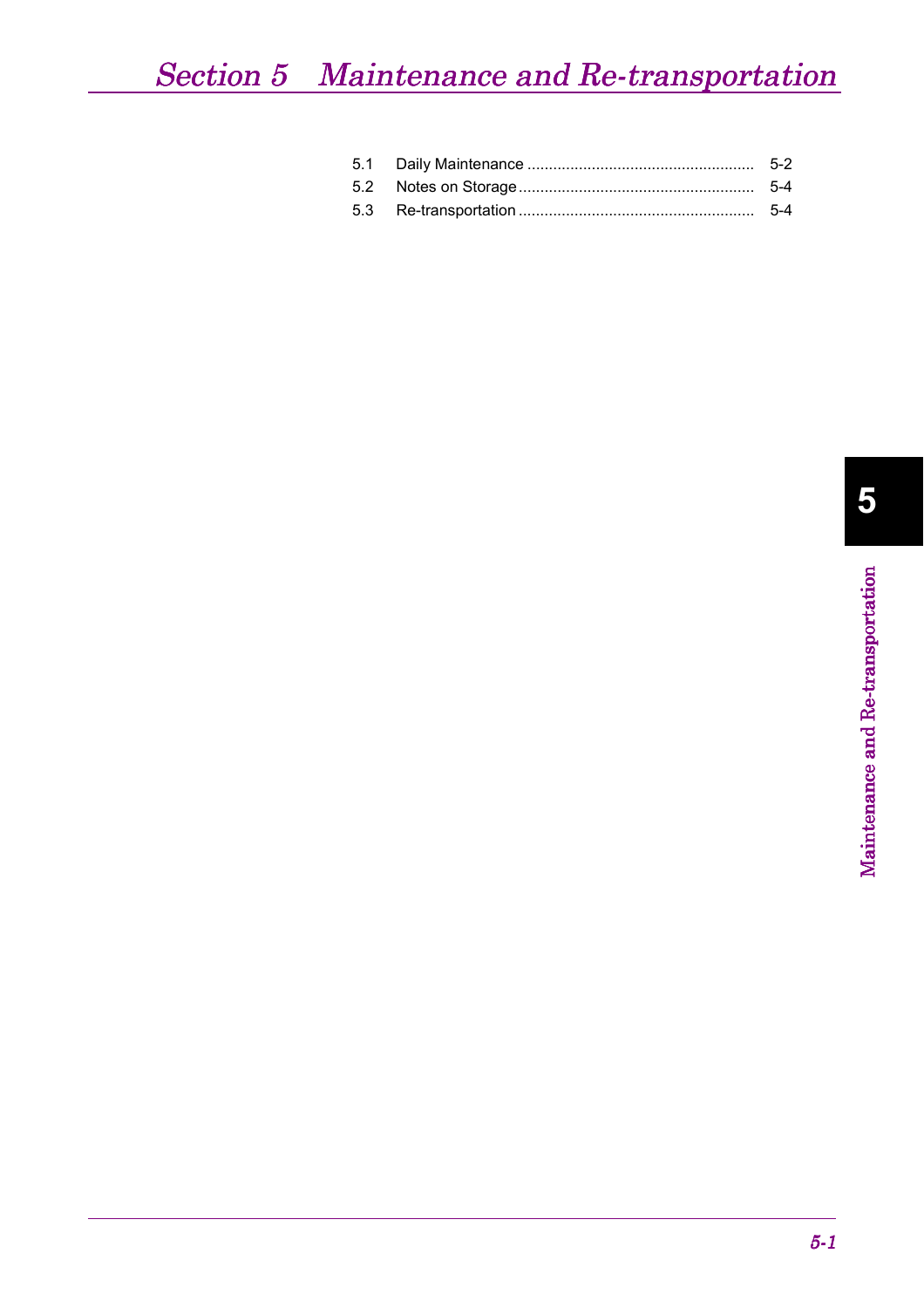### **5.1 Daily Maintenance**

#### Daily Maintenance

When used in a dusty area, when the front panel is dirty or before longterm storage; wipe dirt off lightly with a cloth soaked in soapy water. Using thinner or benzine may hurt the coating.

# **A** CAUTION

**Before wiping dirt off with a cloth soaked in soapy water, turn off the power to the main unit and pull out the power cord. Cleaning without unplugging the power cord from the outlet may cause electric shock.**

**In addition, do not wipe off dirt on the sides with a cloth soaked in soapy water as there are holes on the surface. Water may drop inside the instrument and damage electric circuits when the power is turned on.**

Cleaning the ferrule inside the unit

Clean the ferrule inside the optical connector by removing the optical connector according to the following procedures. To maintain performance of the equipment, clean regularly.

- (1) Remove the connector cap.
- (2) Pull the lever on the connector toward you. After confirming that the latch is released, carefully pull out the connector straight forward.

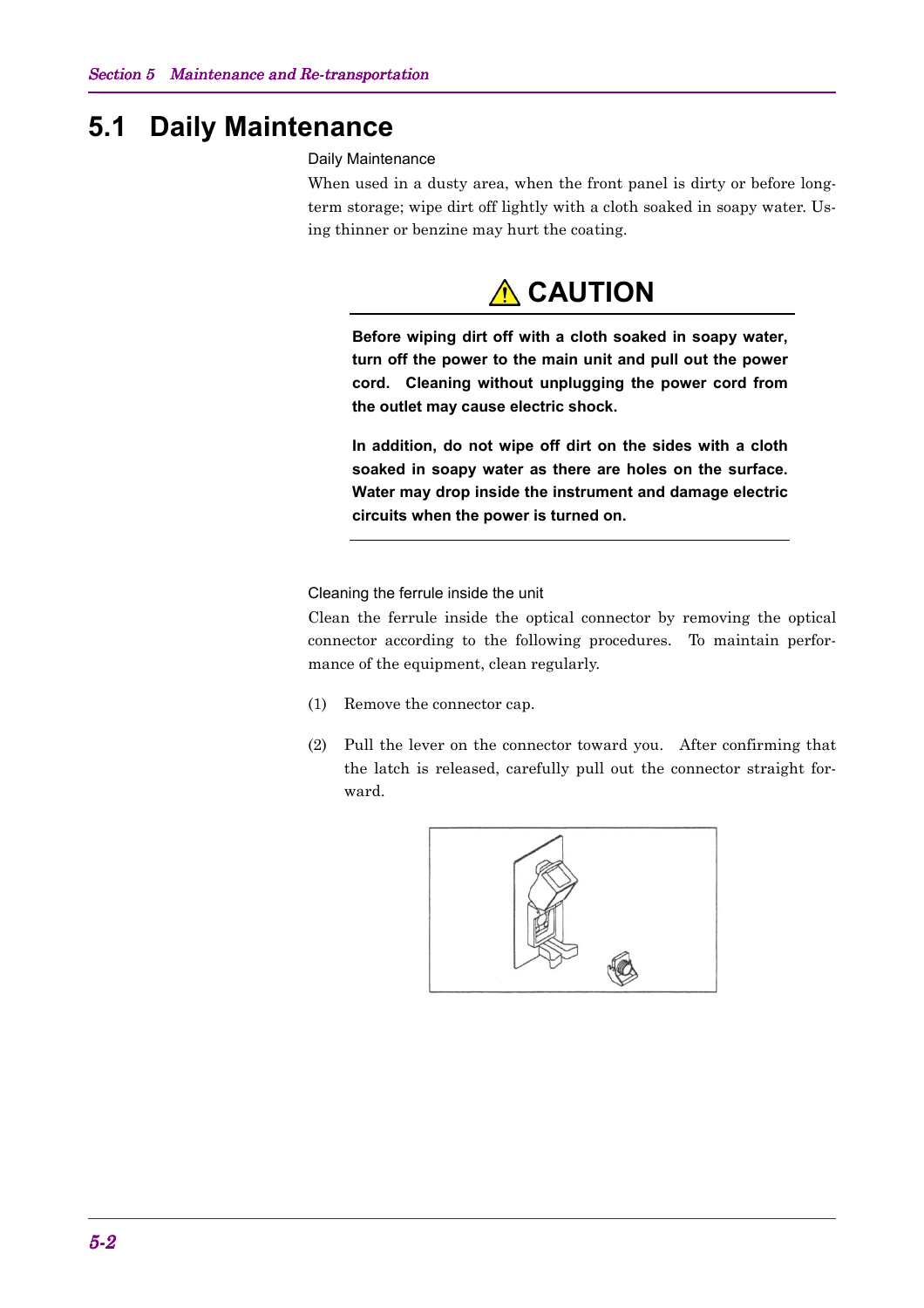(3) Wipe off dirt on the terminal surface of the ferrule with the adapter cleaner (Z0284).



(4) Reattach the optical connector in the reverse order. Be careful not to damage the terminal surface of the ferrule with the optical connector, etc.

 **CAUTION**

**Before cleaning the ferrule inside the unit, turn off the power to the main unit and pull out the power cord. If light is output by mistake, you may be exposed to radiation by an invisible laser beam.**

Cleaning the ferrule on the optical fiber cable

To clean the ferrule located at the end of the optical fiber cable, use the ferrule cleaner (Z0282), an application part.



**Using solvent such as alcohol applied on the end of the optical fiber cable with a swab stick results in cotton being left over after the solvent evaporates. To clean the optical fiber, use a ferrule cleaner that does not require a solvent such as alcohol.**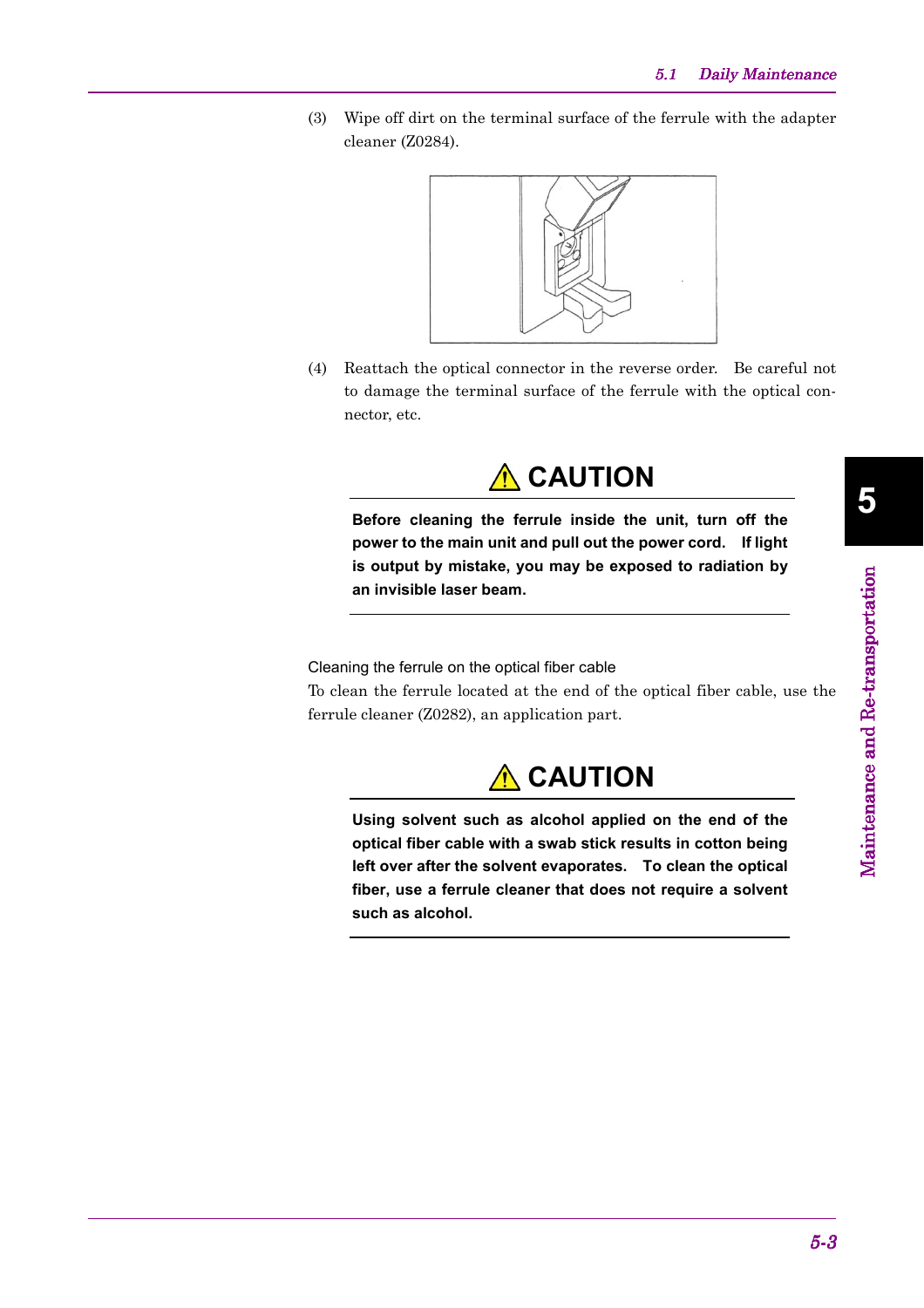### **5.2 Notes on Storage**

Avoid the following places when storing this equipment

- Place that is 70°C or higher or that is −40°C or lower.
- Place exposed to the direct sunlight
- Dusty place
- Place with high humidity that may cause condensation
- Place likely to be exposed to activated gas

### **5.3 Re-transportation**

Note the following points when you re-transport this equipment.

- Use the packing material used when this equipment was purchased.
- Tell the transportation agent to avoid water and improper handling as this is precise electronic equipment.

Do as follows if you no longer have the packing material used when purchased.

- 1) Use air cell mats (bubble wrap) or the equivalent cushioning sheet.
- 2) Wrap the entire equipment in the sheet.
- 3) Prepare a strong container that is either made of cardboard, wood or aluminum and that has 10 to 15 cm space on all sides for the equipment wrapped in the sheet; then pack cushion 10 to 15 cm-thick in the bottom of the box.
- 4) Put the equipment wrapped in the sheet into the box, and pack cushioning around it.
- 5) Close up the box firmly with string, tape, belt, etc.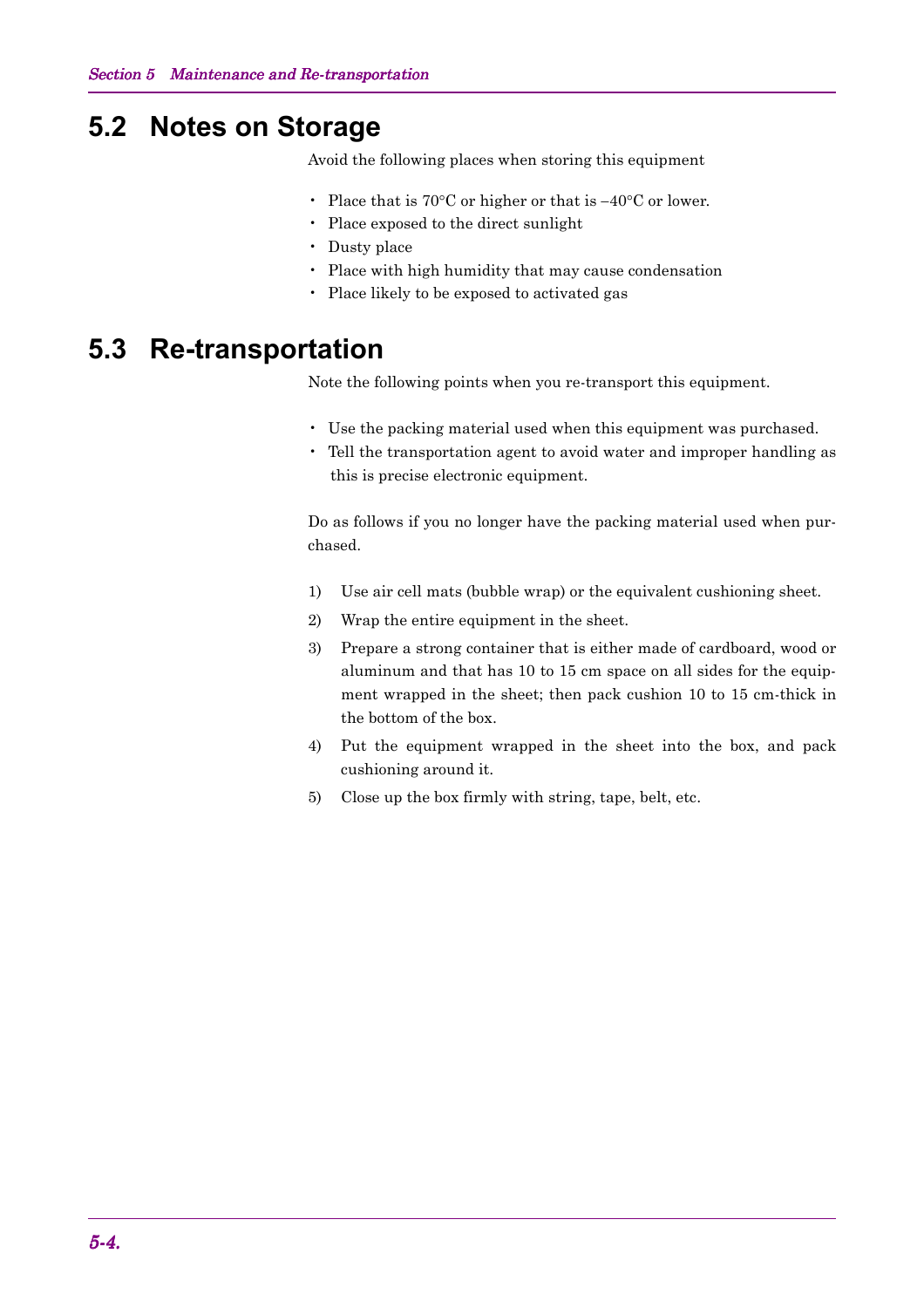Appendix A Performance Test Result Record Table ........ A-2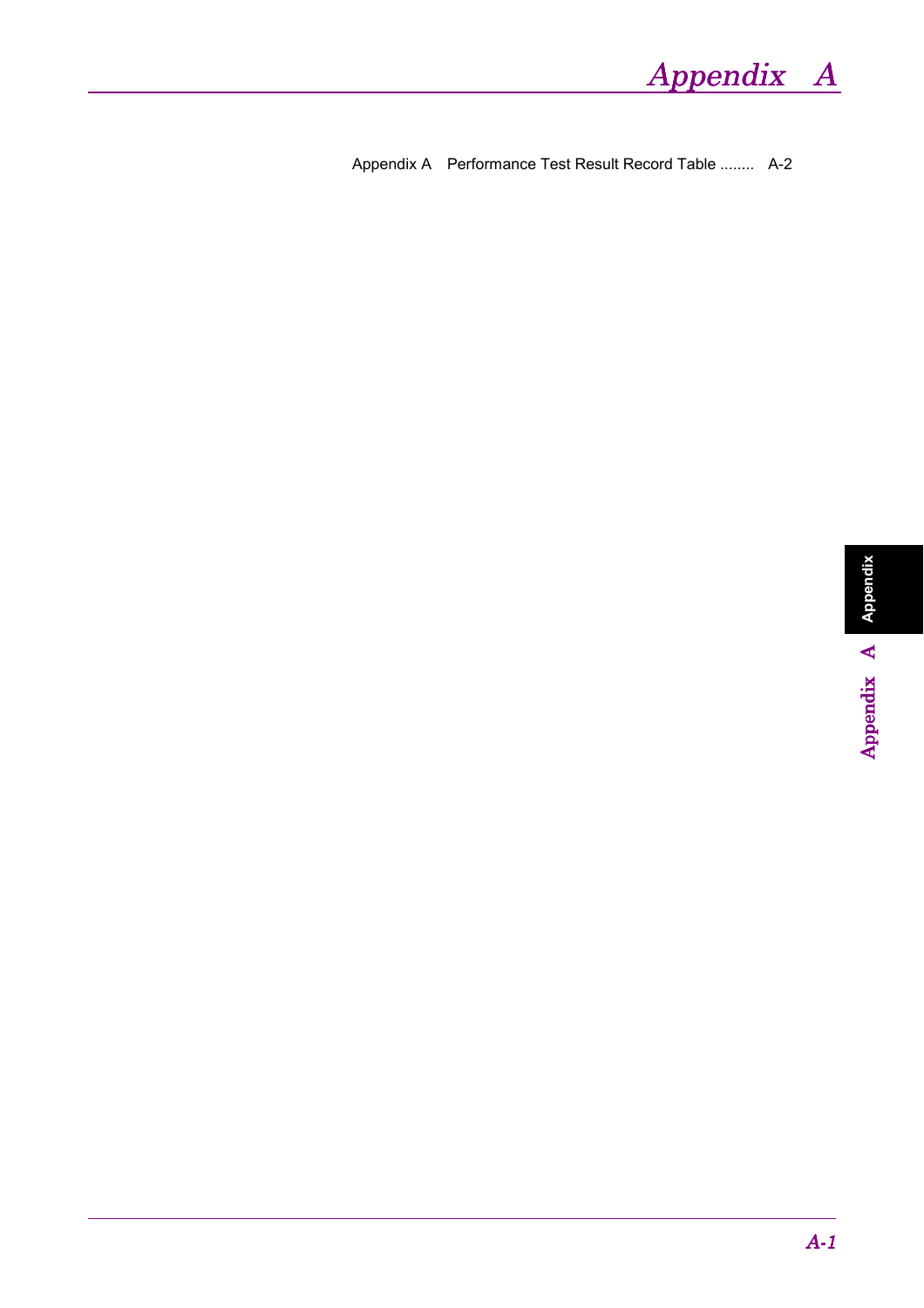# **Appendix A Performance Test Result Record Table**

Light Source (SLD) Performance Test Result Record Table

| Model name | MU954□01A |                         |        | Date (y/m/d) |        |                      |                   |  |
|------------|-----------|-------------------------|--------|--------------|--------|----------------------|-------------------|--|
| Serial No. |           |                         |        | Temperature  |        |                      | $^\circ \text{C}$ |  |
|            |           |                         |        | Humidity     |        |                      | $\%$              |  |
|            |           |                         |        |              |        | Atmospheric pressure | hPa               |  |
|            |           |                         |        | Tested by    |        |                      |                   |  |
|            |           |                         |        |              |        |                      |                   |  |
|            |           | 1. Center Wavelength    |        |              |        |                      |                   |  |
|            |           | Minimum                 |        | Reading      |        | Maximum              |                   |  |
|            |           | 1290 nm                 | $\leq$ | nm           | $\leq$ | 1330 nm              | [1310 nm]         |  |
|            |           | 1530 nm                 | $\leq$ | nm           | $\leq$ | 1570 nm              | $[1550$ nm]       |  |
|            |           |                         |        |              |        |                      |                   |  |
|            |           | 2. Optical Output Level |        |              |        |                      |                   |  |
|            |           | Minimum                 |        | Reading      |        | Maximum              |                   |  |
|            |           | $-4$ dBm                | $\leq$ | dBm          | $\leq$ | $-2$ dBm             |                   |  |
|            |           |                         |        |              |        |                      |                   |  |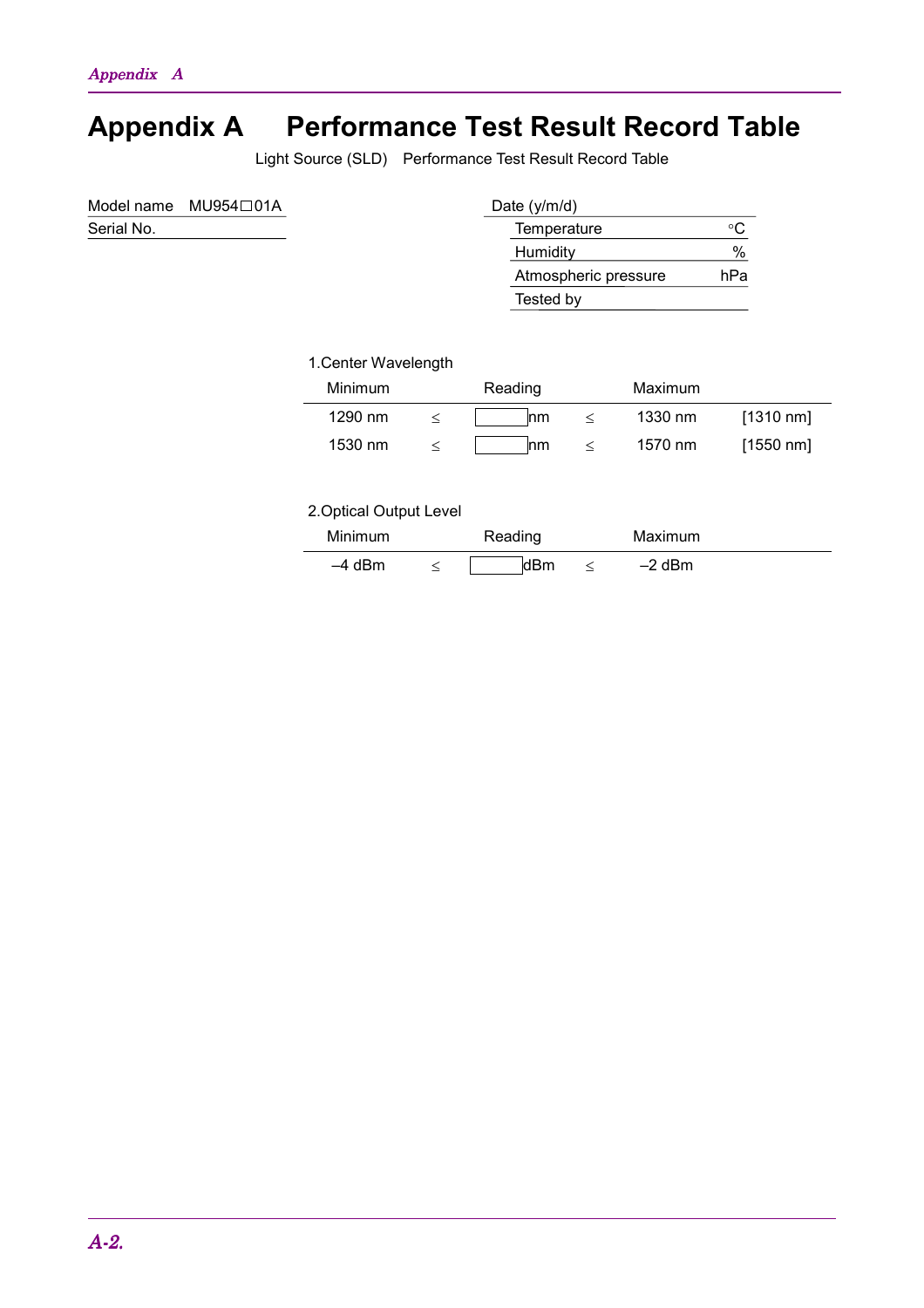

### **Number/Symbol**

#### 21CFR1040 vi

### **A**

| Accessory         | $2-2$ |
|-------------------|-------|
| Application parts | $2-3$ |

### **C**

| $4-2$   |
|---------|
| $2 - 2$ |
| $2-2$   |
| $2 - 2$ |
|         |

### **D**

| Daily maintenance | $5-2$ |
|-------------------|-------|
| DIN connector     | $2-3$ |

### **F**

| FC-PC connector | $2 - 3$ |
|-----------------|---------|
| Ferrule         | $5-2$   |
| Front panel     | $5-2$   |

### **H**

HMS-10/A connector 2-4

### **I**

IEC60825-1 2-2

### **L**

Laser safety vi

### **M**

| Maintenance       | $-5-4$   |
|-------------------|----------|
| Multi channel box | $1, 1-2$ |

### **O**

| $_{\rm Opt. On}$     | $3-2$                |
|----------------------|----------------------|
| Ordering information | 23                   |
| Optical connector    | $2-2, 2-3, 2-4, 5-3$ |
| Cleaning             | $5-2$                |
| Optical fiber cable  | 5-3                  |
| Optical output       | $1-2$                |
| ON/OFF key           | $3-2$                |
| Optical test set     | I, $1-2$             |

### **P**

| Packing             | $5-4$ |
|---------------------|-------|
| Performance test    | $A-2$ |
| Result Record Table | $3-2$ |
| Pull-out lever      |       |

### **R**

| Repair                            | $4 - 7$ |
|-----------------------------------|---------|
| Replaceable optical connector 2-4 |         |
| Re-transportation                 | $5-4$   |

### **S**

| SC connector        | $2 - 4$    |
|---------------------|------------|
| <b>SLD</b>          | $1-2, 2-2$ |
| Spectrum line width | $1-2$      |
| Standard            | $2-2$      |
| ST connector        | $2 - 4$    |
| Storage             | $5-4$      |

### **T**

Transportation 5-4

### **W**

Warm-up time 2-2, 4-2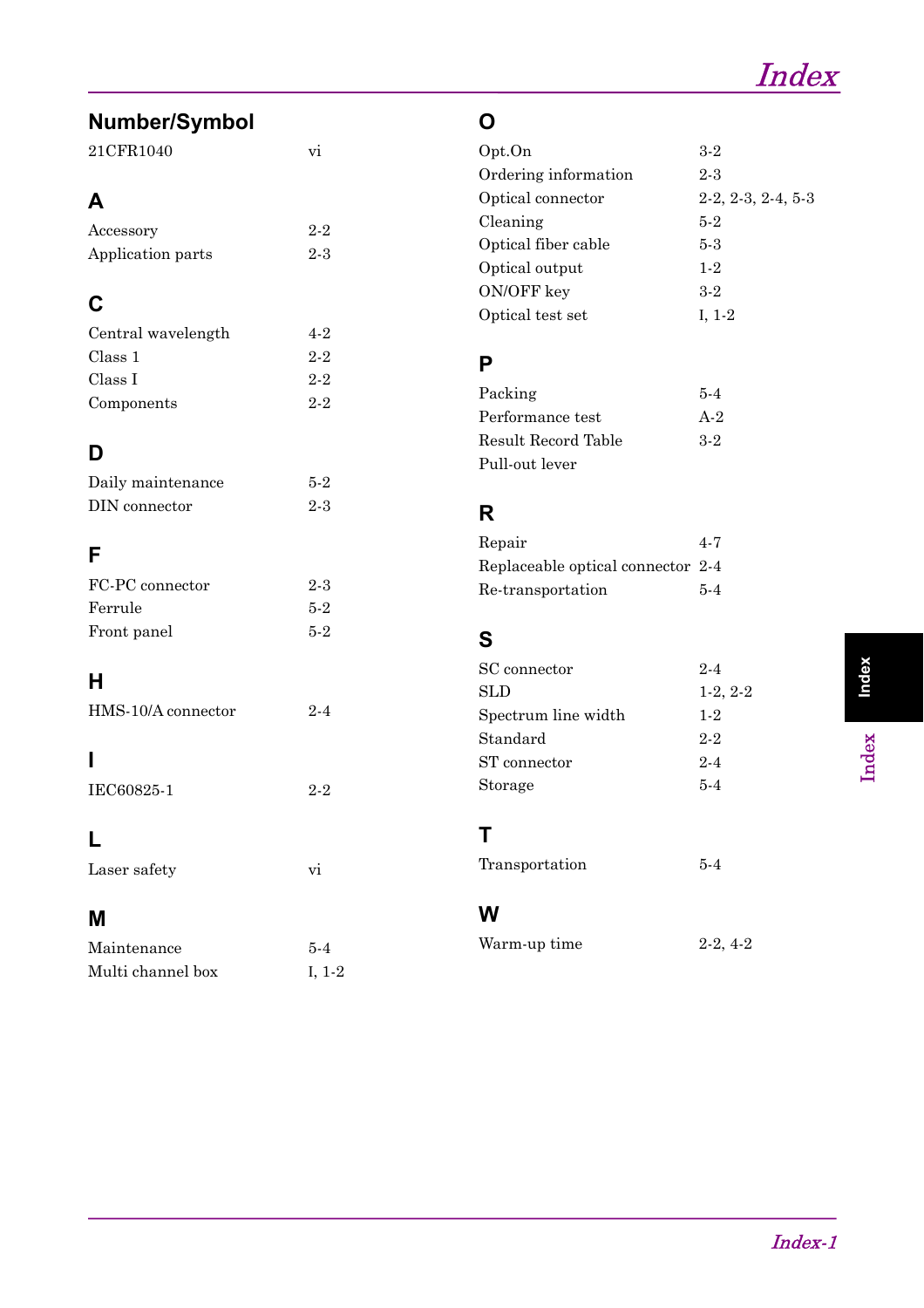#### Index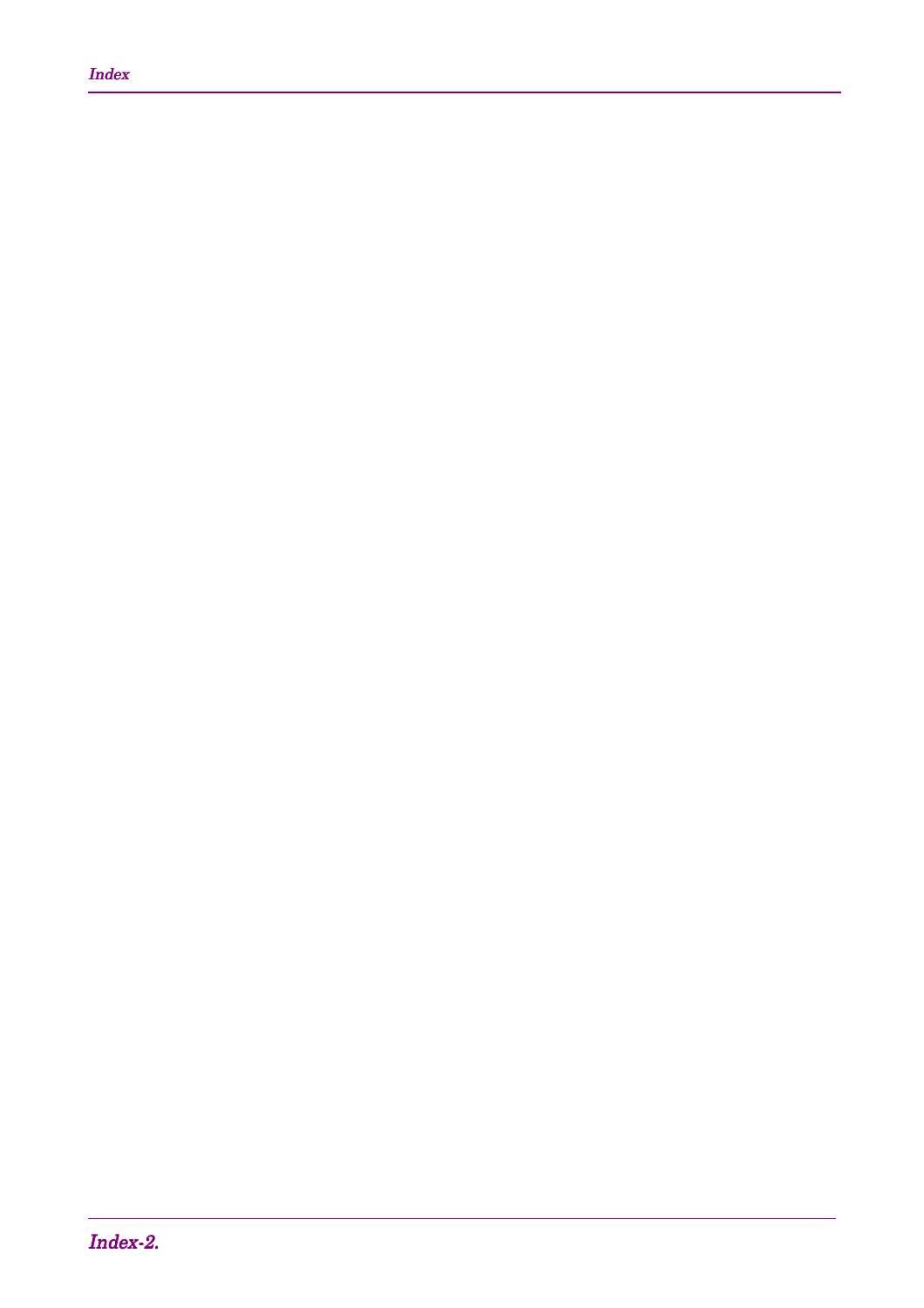# **Anritsu**

# MU954301A/4501A Light Source

Operation Manual

Read this manual before using the equipment. Keep this manual with the equipment.